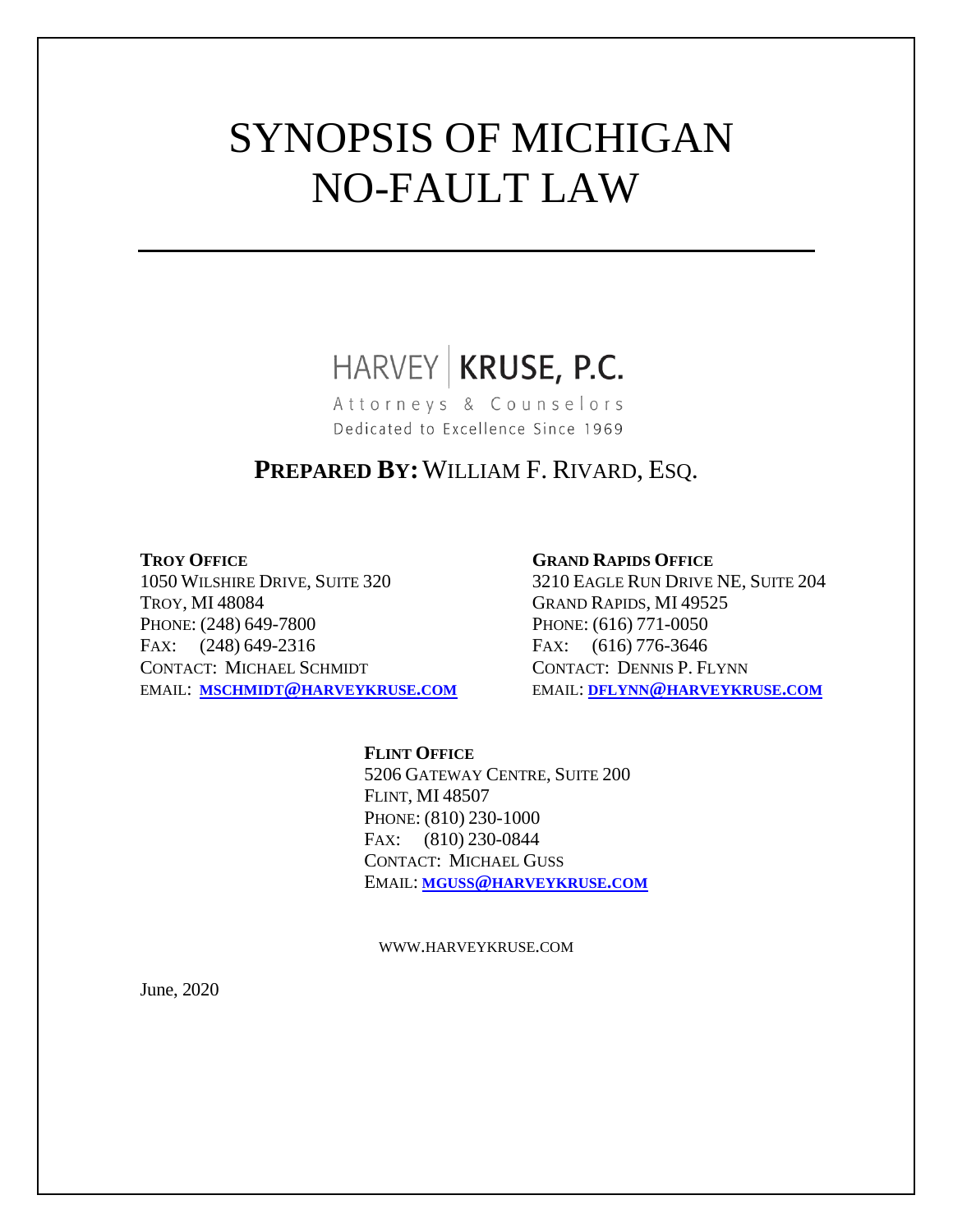### **TABLE OF CONTENTS**

| I.   |                                                           |  |  |
|------|-----------------------------------------------------------|--|--|
|      | A.                                                        |  |  |
| II.  | MCL 500.3105 AND MCL 500.3145 - PERSONAL PROTECTION       |  |  |
|      | A.<br><b>B.</b>                                           |  |  |
| Ш.   |                                                           |  |  |
|      | A.<br><b>B.</b>                                           |  |  |
| IV.  | MCL 500.3107 - ALLOWABLE EXPENSES, WORK LOSS, AND         |  |  |
|      | A.<br><b>B.</b>                                           |  |  |
|      | C.<br>D.                                                  |  |  |
| V.   |                                                           |  |  |
|      | $\mathbf{A}$ .<br><b>B.</b><br>C.                         |  |  |
| VI.  | MCL 500.3109a - COORDINATION OF BENEFITS/OTHER HEALTH AND |  |  |
|      |                                                           |  |  |
| VII. | MCL 500.3113 - PERSONS NOT ENTITLED TO PERSONAL           |  |  |
|      | A.                                                        |  |  |
|      | <b>B.</b><br>$C_{\bullet}$                                |  |  |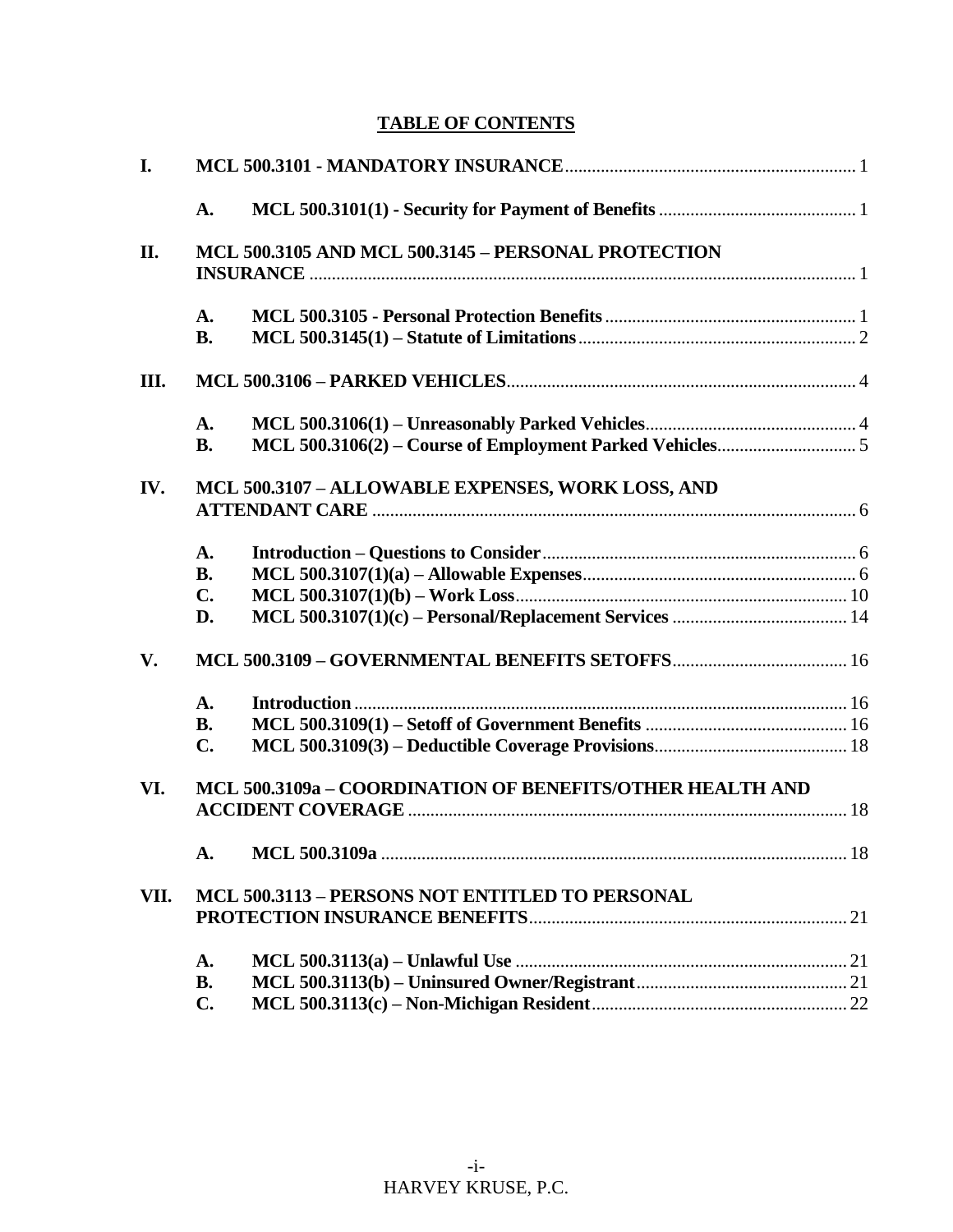|       | $\mathbf{A}$ .                                                                                                          |  |  |
|-------|-------------------------------------------------------------------------------------------------------------------------|--|--|
|       | <b>B.</b>                                                                                                               |  |  |
|       | $C_{\bullet}$                                                                                                           |  |  |
|       | D.                                                                                                                      |  |  |
|       | MCL 500.3115(1) & (2) – Pedestrians/Bicyclists/Other Non-Occupants 24<br>E.                                             |  |  |
| IX.   | MCL 500.3121 AND MCL 500.3123 - PROPERTY PROTECTION                                                                     |  |  |
|       |                                                                                                                         |  |  |
|       | A.                                                                                                                      |  |  |
|       | <b>B.</b>                                                                                                               |  |  |
|       | C.                                                                                                                      |  |  |
| X.    | MCL 500.3151 - MCL 500.3153 - PROCEDURE FOR QUESTIONING<br><b>CLAIMS FOR PERSONAL AND PROPERTY PROTECTION INSURANCE</b> |  |  |
|       |                                                                                                                         |  |  |
|       | MCL 500.3151 - Mandatory Mental or Physical Independent<br>A.                                                           |  |  |
|       | <b>B.</b>                                                                                                               |  |  |
|       | MCL 500.3153 - Refusal to Submit to IME or to Make Records<br>$\mathbf{C}$ .                                            |  |  |
|       |                                                                                                                         |  |  |
|       | D.                                                                                                                      |  |  |
| XI.   |                                                                                                                         |  |  |
|       | $\mathbf{A}$ .                                                                                                          |  |  |
|       | <b>B.</b>                                                                                                               |  |  |
| XII.  |                                                                                                                         |  |  |
| XIII. |                                                                                                                         |  |  |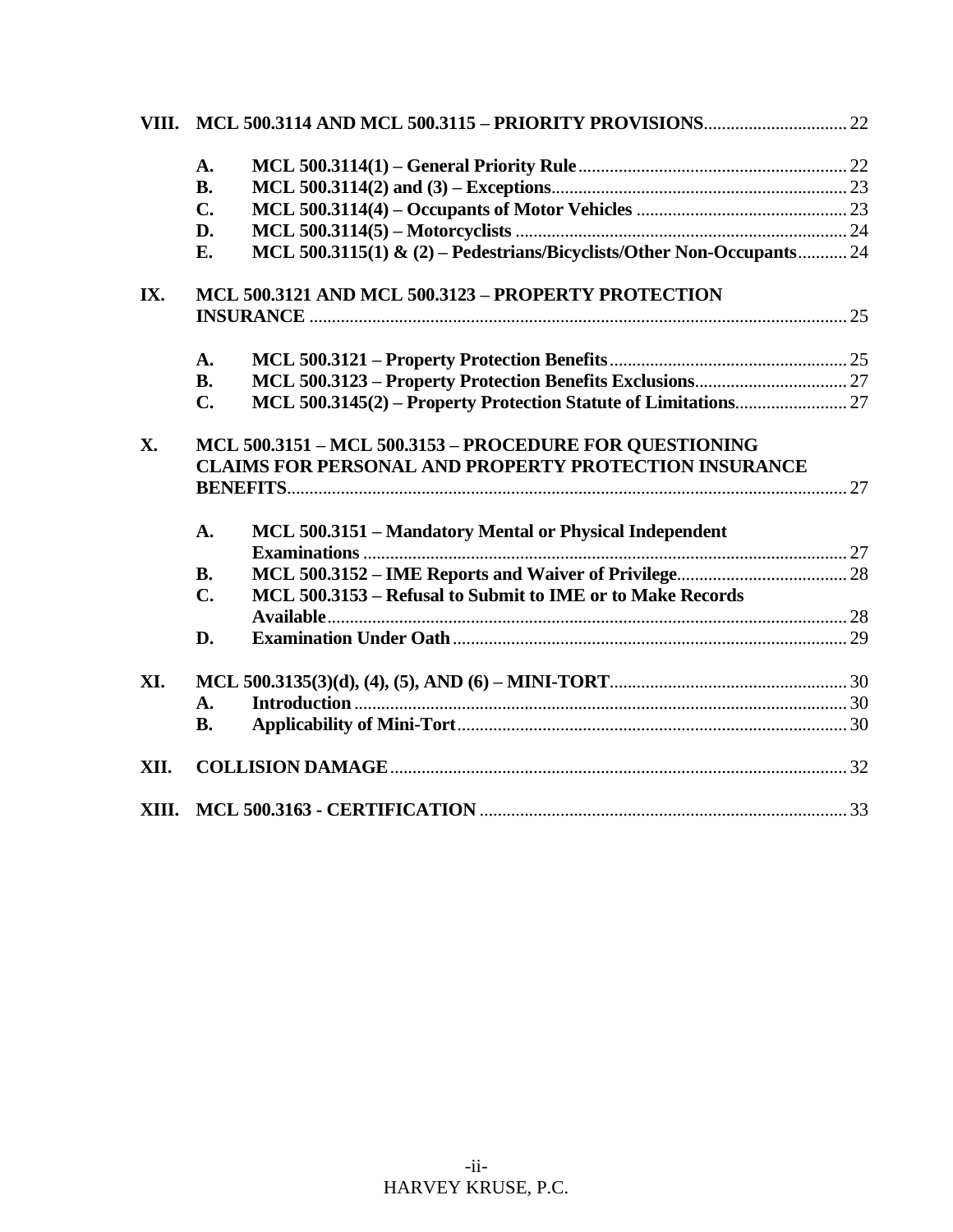#### **I. MCL 500.3101 – MANDATORY INSURANCE**

#### **A. MCL 500.3101(1) – Security for Payment of Benefits**

- (1) "The owner or registrant of a motor vehicle required to be registered in [Michigan] shall maintain security for payment of benefits under personal protection insurance, property protection insurance, and residual liability insurance. Security shall only be required to be in effect during the period the motor vehicle is driven or moved upon a highway."
- $(2)(g)$  An "owner" means: (i) a person renting or having the use of a motor vehicle for a period that is greater than 30 days; (ii) a person who holds the legal title to a vehicle, other that a person engaged in the business of leasing motor vehicles as a lessor pursuant to a lease providing for the use of the motor vehicle by the lessee for a period that is greater than 30 days; or (iii) a person who has the immediate right of possession of a motor vehicle under an installment sales contract.

#### **Comments**

In *Clevenger v. Allstate Ins.*, 443 Mich. 646 (1993), the Michigan Supreme Court held that the insurer of the insured vehicle owner, who had just sold the motor vehicle to her nephew but had left her license plates on the motor vehicle, remained liable as to the seller as the named insured and to the buyer as a permissive driver. The insurance policy did not require the named insured to have legal title to the vehicle, nor did it terminate coverage upon a transfer of title. Because the insured voluntarily remained the registrant of the vehicle, the court presumed that she complied with the statutory duty to insure it during the brief period she permitted the new owner to operate it on a public highway.

In *Twichel v. MIC Gen. Ins. Corp.*, 469 Mich. 524 (2004), the Michigan Supreme Court held that the purchaser of a truck was the "owner" under MCL  $500.3101(2)(g)(i)$ , even though the purchaser had paid only half of the sale price, title had not transferred, and the motor vehicle was not used for a 30-day period before the accident. Because the arrangement contemplated a permanent transfer of ownership, and that the purchaser would have exclusive use of the truck, the buyer was barred from PIP benefits as the owner of an uninsured motor vehicle.

#### **II. MCL 500.3105 and MCL 500.3145 – Personal Protection Insurance**

#### **A. MCL 500.3105 – Personal Protection Benefits**

(1) "Under personal protection insurance an insurer is liable to pay benefits for accidental bodily injury arising out of the ownership, operation, maintenance or use of a motor vehicle as a motor vehicle."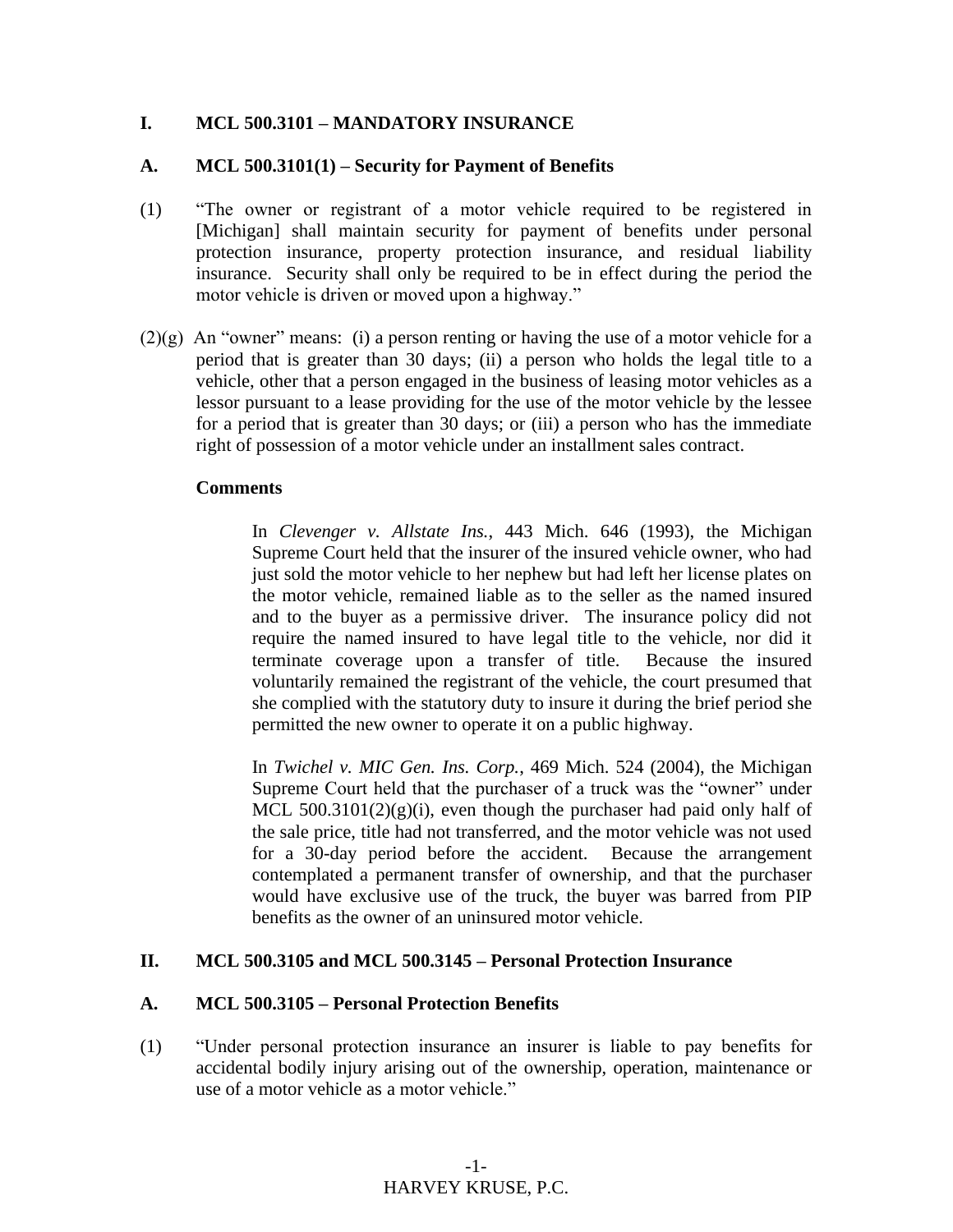- (2) Personal protection insurance benefits are due "without regard to fault."
- (4) A bodily injury is accidental *unless* the injury was caused or suffered intentionally by the claimant. A claimant does not cause or suffer an injury intentionally, even if he knows the accident is substantially certain to occur, if he acts to avert injury.

#### **Comments**

In *Morosini v. Citizens Ins. Co.*, 461 Mich. 303 (1999), the Michigan Supreme Court held that personal protection insurance does not cover bodily injury suffered from a physical assault in the aftermath of a minor vehicle collision. Further, bodily injury suffered in connection with a physical assault from a carjacking, robbery, or other assault inside a motor vehicle is not considered a bodily injury "arising out of the ownership, operation, maintenance or use of a motor vehicle as a motor vehicle." However, an insured who is intentionally run over or struck by a driver would arguably be entitled to personal protection insurance benefits, for the motor vehicle is the instrumentality of the injury, rather than merely the *situs* of the injury; the focus is on the relationship between the injury and the use of the vehicle as a vehicle to commit the injury.

Using a motor vehicle as a ladder, stepstool, or other similar device would not be considered use of a motor vehicle as a motor vehicle.

In *Amerisure Ins. Co. v. Auto-Owners Ins. Co.*, 262 Mich. App. 10 (2004), the Michigan Court of Appeals found that in determining whether an insured acted intentionally and thus would be unable to collect personal protection insurance benefits, one must find that the insured intended the act that caused the injury and that he intended the injury itself. "[T]he finder of fact must focus on the person's subjective intent."

#### **B. MCL 500.3145(1) – Statute of Limitations**

(1) An action for recovery of personal protection insurance benefits must commence within one year after the date of the accident, unless written notice of the injury is given to the insurer within one year after the date of the accident or unless the insurer previously paid out personal protection insurance benefits for the injury. If the insurer receives notice or makes a payment, the injured party may commence an action any time within one year after the most recent incurrence of an allowable expense, a work loss, or a survivor's loss. The claimant may not recover benefits for any loss incurred more than one year before the action's commencement date. The claimant must provide notice with his name and address and the time, place, and nature of his injury.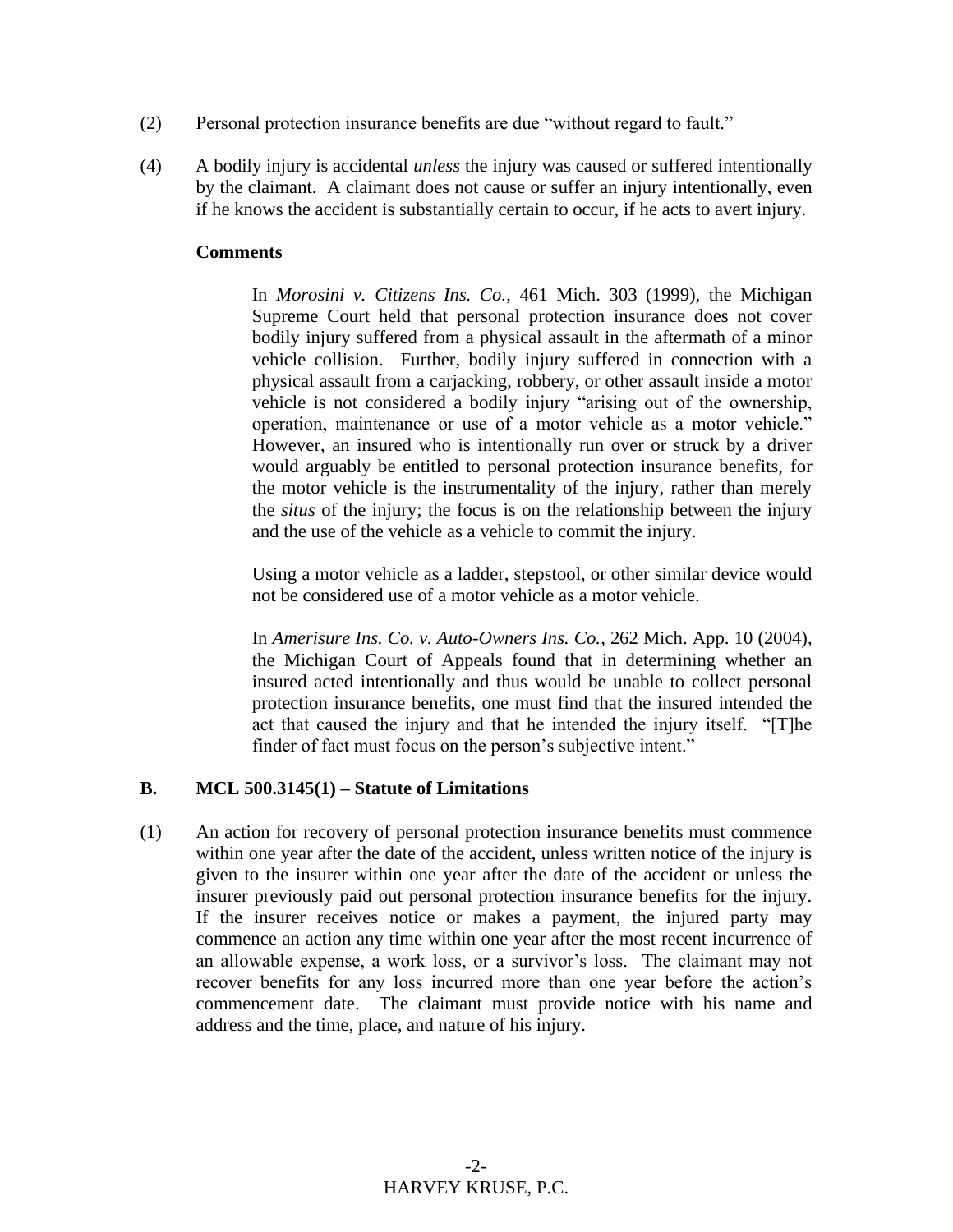#### **Comments**

In *Devillers v. Auto Club Ins. Ass'n*, 473 Mich. 562 (2005), the Michigan Supreme Court held that the provision prohibiting recovery of no-fault benefits for any portion of the loss incurred more than one year before commencement of the action is not subject to judicial tolling from the date an expense is presented to the insurer until its denial, abrogating *Richards v. American Fellowship Ins. Co.*, 84 Mich. App. 629 (1978), and overruling *Lewis v. DAIIE*, 426 Mich. 93 (1986). The Michigan Supreme Court held that *Lewis* and its progeny clearly violate the plain language of MCL 500.3145 and thus overruled its application.

In *Amerisure Cos. v. State Farm Mut. Auto. Ins. Co.*, 222 Mich. App. 97 (1997), the Court of Appeals held that the one-year statute of limitations applied to Amerisure's claim as a subrogee of the insured, since it had no greater rights than the insured. Amerisure had filed for subrogation, claiming that it mistakenly paid out PIP benefits to one of Amerisure's insured. The court held that in seeking the recovery of PIP benefits, although the benefits were paid mistakenly, the recovery action was in the form of a subrogation claim and thus subject to the PIP statute of limitations.

In *Titan Ins. Co. v. Farmers Ins. Exch.*, 241 Mich. App. 258 (2000), the Court of Appeals distinguished its decision from that in *Amerisure* and applied the traditional six-year statute of limitations, rather than the PIP one-year statute of limitations. Titan paid PIP benefits to insureds injured in a motor vehicle accident and sought to recoup benefits paid from a second insurer who was at the same order of priority under MCL 500.3115(2). Because Titan sought reimbursement "not as a subrogee of an insured, but independently, pursuant to a statutory right to reimbursement," the one-year statute of limitations under MCL 500.3145 did not apply.

*Note: MCL 500.3145(1) was amended effective June 11, 2019 to provide that where notice of loss as required by that statute is provided to the insurer within one year of the date of the motor vehicle accident for which benefits are sought, and a claim for specific benefits is thereafter made to the insurer, the claimant has one year from formal denial of the claim for specific benefits to commence suit on those benefits, provided that the person making the claim has pursued the claim with reasonable diligence.*

*Prior case law, Devillers v ACIA, provided that a claimant had one year from the date any individual expense was incurred to bring suit on that expense, regardless of the denial date.*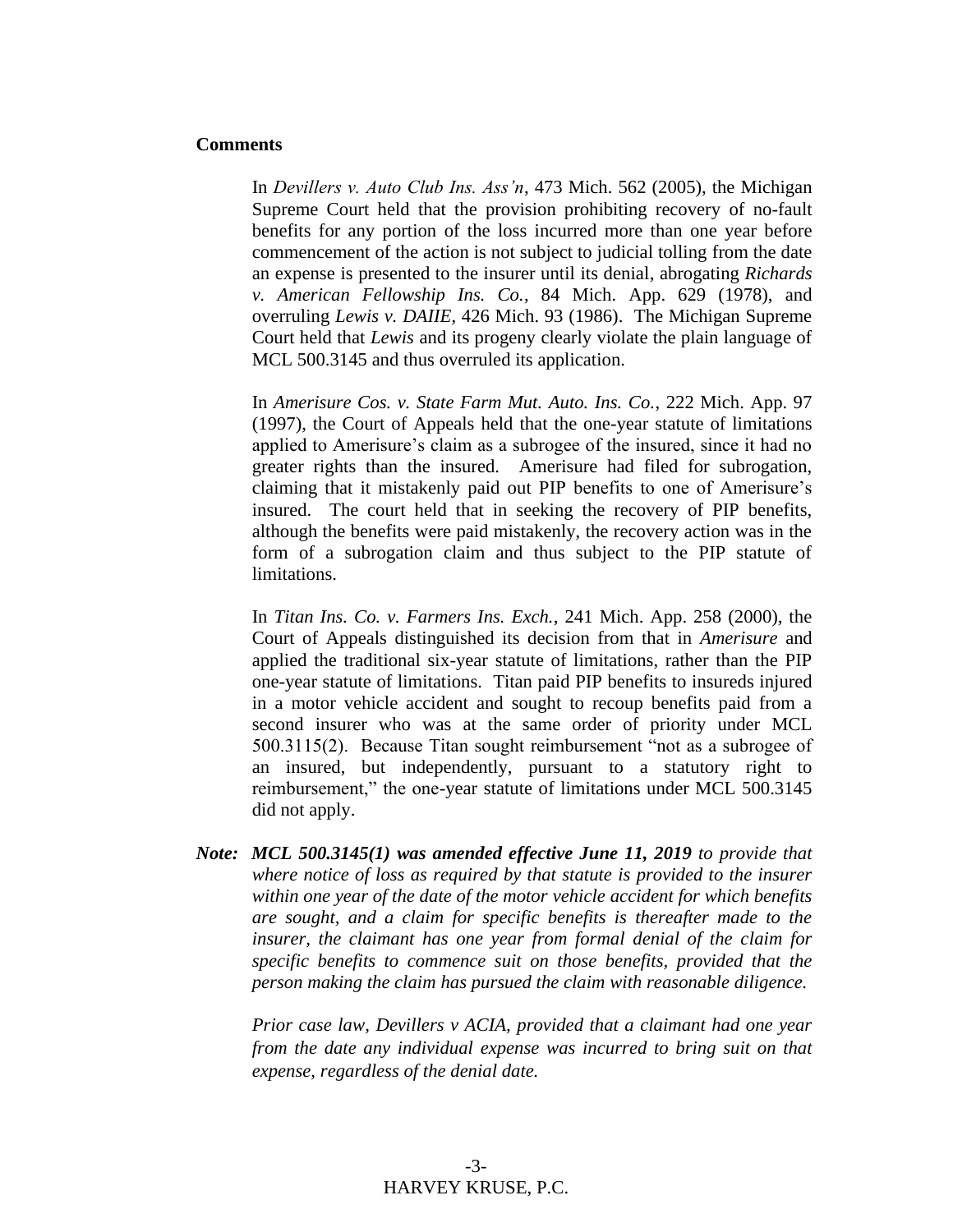#### **III. MCL 500.3106 – PARKED VEHICLES**

#### **A. MCL 500.3106(1) – Unreasonably Parked Vehicles**

- (1) "Accidental bodily injury does not arise out of the ownership, operation, maintenance, or use of a parked vehicle as a motor vehicle unless any of the following occur:"
	- (a) "The vehicle was parked in such a way as to cause unreasonable risk of the bodily injury which occurred."

#### **Comments**

Parking a vehicle in a no-parking zone or parking on the shoulder of a highway for a purpose not allowed by or in violation of a statute does not by itself create an unreasonable risk of bodily injury. Whether an unreasonable risk has been created is determined based on the manner in which the motor vehicle is parked, not on whether a particular parking violation is involved. *Autry v. Allstate Ins. Co.*, 130 Mich. App. 585 (1983); *United Southern Assur. Co. v. Aetna Life & Cas. Ins. Co.*, 189 Mich. App. 485 (1991); *Wills v. State Farm Ins. Co.*, 437 Mich. 205 (1991).

"Factors such as the manner, location, and fashion in which a vehicle is parked are material to determining whether the parked vehicle poses an unreasonable risk." *Stewart v. State*, 471 Mich. 692 (2004).

A vehicle parked so that its rear corner protrudes into traffic further than other parked vehicles may be unreasonably parked. However, a prudently parked vehicle that is out of the flow of traffic is not unreasonably parked. *Wills v. State Farm Ins. Co.*, 437 Mich. 205 (1991). Vehicles stopped in traffic are not parked vehicles.

(b) Except as covered by workers' compensation, "the injury was a direct result of physical contact with equipment permanently mounted on the vehicle, while the equipment was being operated or used, or property being lifted onto or lowered from the vehicle in the loading or unloading process."

#### **Comments**

This section typically covers situations in which a cherry picker is mounted on the back of a truck, there is a lift gate, etc. However, an injury sustained while in contact with a passenger door on a vehicle is not contact with equipment permanently mounted on the vehicle, but with "the

> -4- HARVEY KRUSE, P.C.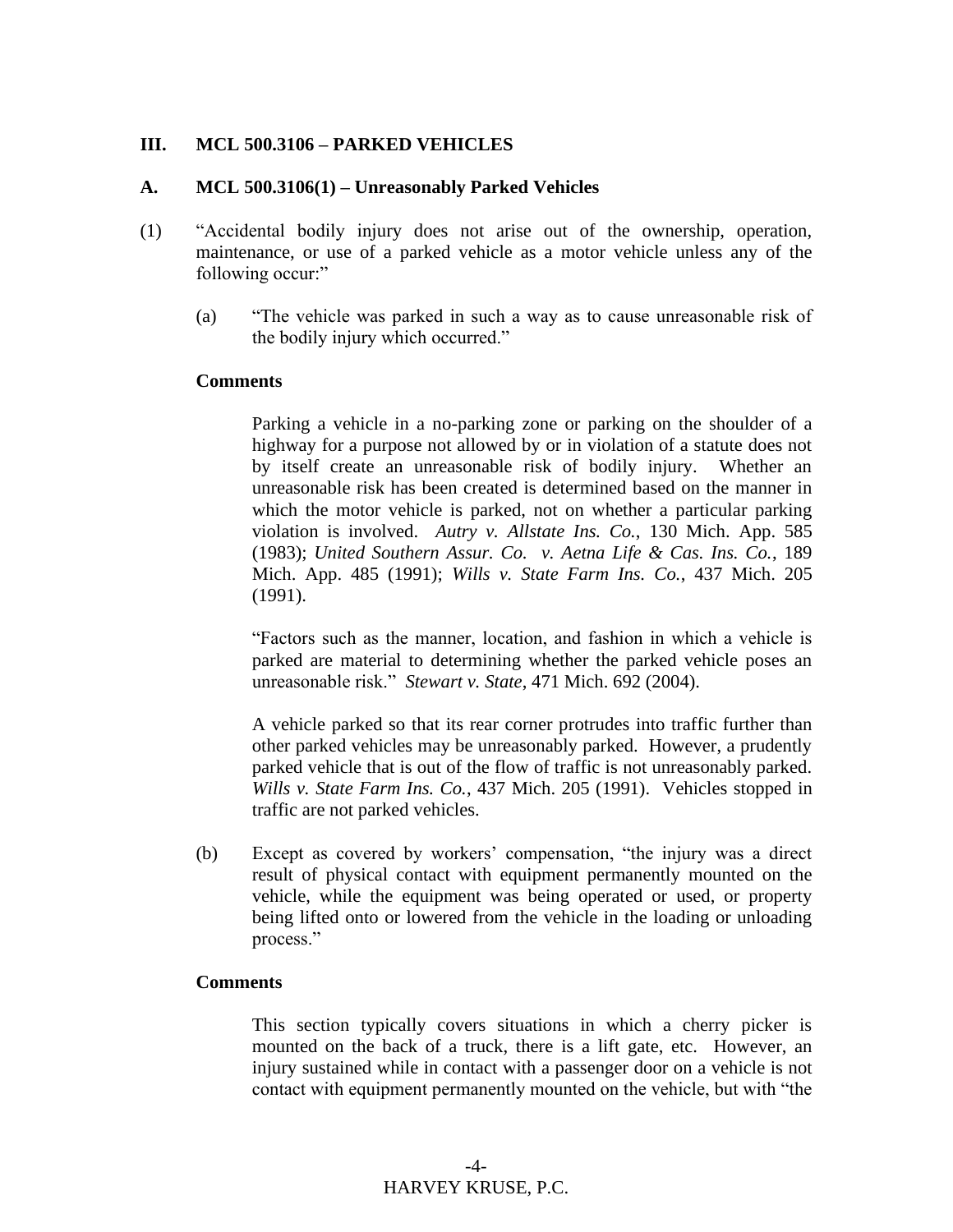vehicle itself." *Frazier v Allstate Ins. Co.,* 490 Mich 381, 386 (2011). A passerby's injuries from escaping engine steam would not be the result of direct contact with permanent equipment and thus precludes no-fault recovery. *McMullen v. Motors Ins. Co.*, 203 Mich. App. 102 (1993).

(c) Except as covered by workers' compensation, "the injury was sustained by a person while occupying, entering into, or alighting from the vehicle."

#### **Comments**

For individuals "entering into or alighting from the vehicle," the initial focus is on whether the person had some physical contact with the vehicle at the time of the injury or whether he had finished his movement safely before suffering an injury.

To recover, the individual must sustain an injury from the use of a motor vehicle as a motor vehicle. The injury must have a causal relationship to a motor vehicle that is more than incidental, fortuitous, or but for; there must be a sufficiently close nexus between the injury and use of vehicle as motor vehicle. A claimant with one leg in and one leg out of a motor vehicle in the course of getting into the motor vehicle was "entering" the motor vehicle. The necessary causal relationship was met by evidence that the act of shifting weight onto one leg created the precarious position that precipitated the slip and fall on ice. *Putkamer v. Transamerica Ins. Corp. of America*, 454 Mich. 626, 636 (1997). An injury sustained while sleeping in a camper did not occur while the motor vehicle was being used as a motor vehicle but rather occurred while it was being used as sleep accommodations. *McKenzie v. Auto Club Ins. Ass'n*, 458 Mich. 214 (1998).

#### **B. MCL 500.3106(2) – Course of Employment Parked Vehicles**

- (2) "Accidental bodily injury does not arise out of the ownership, operation, maintenance, or use of a parked vehicle as a motor vehicle" if benefits are available under workers' compensation to an employee who suffers an injury during the course of his employment while doing either:
	- (a) "Loading, unloading, or doing mechanical work on a vehicle unless the injury arose from the use or operation of another vehicle. . . '[A]nother vehicle' does not include a motor vehicle being loaded on, unloaded from, or secured to, as cargo or freight, a motor vehicle."
	- (b) "Entering into or alighting from the vehicle unless the injury was sustained while entering into or alighting from the vehicle immediately after the vehicle became disabled. This subdivision shall not apply if the injury arose from the use or operation of another vehicle."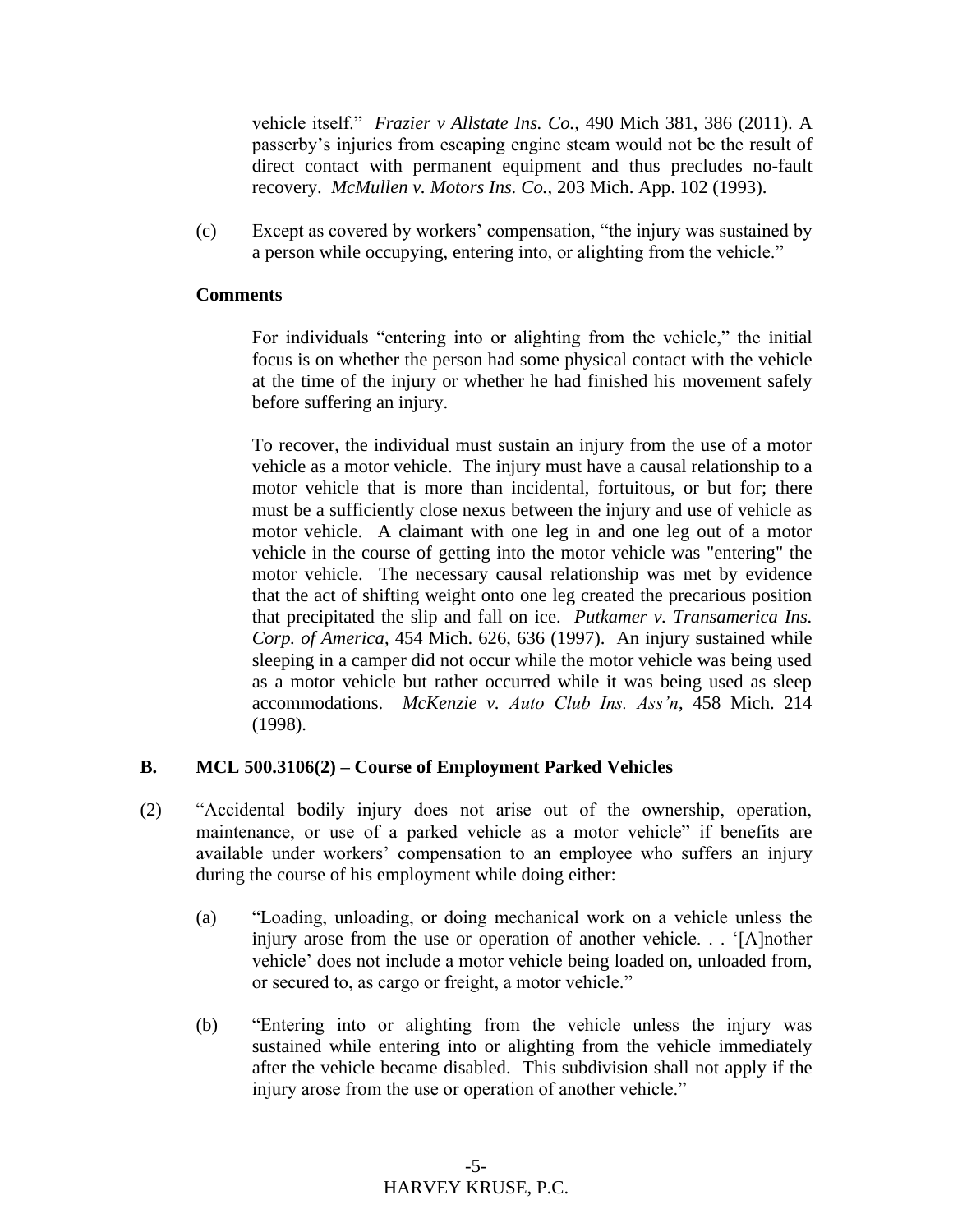#### **IV. MCL 500.3107 – ALLOWABLE EXPENSES, WORK LOSS, AND ATTENDANT CARE**

#### **A. Introduction – Questions to Consider**

- 1. Does coverage exist for the type of accidental bodily injury incurred?
- 2. Is there any exclusion that precludes the claimant from obtaining no-fault benefits?
- 3. Who are the no-fault insurers and which ones should pay?
- 4. Which benefits and what amounts are recoverable from the no-fault insurer(s)?
- 5. With respect to no-fault benefits that are payable to the claimant, are there any reductions, setoffs, or reimbursements permitted by law?

#### **B. MCL 500.3107(1)(a) – Allowable Expenses**

(1)(a) This section provides for the allowable expenses payable from personal protection insurance. This includes "all reasonable charges incurred for reasonably necessary products, services and accommodations for an injured person's care, recovery or rehabilitation." Allowable expenses "shall not include charges for a hospital room in excess of a reasonable and customary charge . . . except if the injured person requires special or intensive care," and funeral expenses in the insurance policy "shall not be less than \$1,750.00 or more than \$5,000.00."

#### **Comments**

To be allowable, the expense must be (1) a reasonable amount, (2) actually incurred, and (3) reasonably necessary for care, recovery, or rehabilitation. *See Advocacy Organization for Patients & Providers v. Auto Club Ins. Ass'n*, 257 Mich. App. 365 (2003).

Both reasonableness and necessity of medical expenses are required for the insured to receive benefits under personal protection insurance, and a lack of these elements is a valid defense by the insurer to liability. In fact, it is possible that none of an insured's medical expenses were reasonable or necessary, and thus the insurer would face no liability. *Nasser v. Auto Club Ins. Ass'n*, 435 Mich. 33 (1990). In addition, PIP benefits will be denied if the insured has only planned future expenses but has not yet become liable or incurred them. *Proudfoot v. State Farm Mut. Ins. Co.*, 469 Mich. 476 (2003).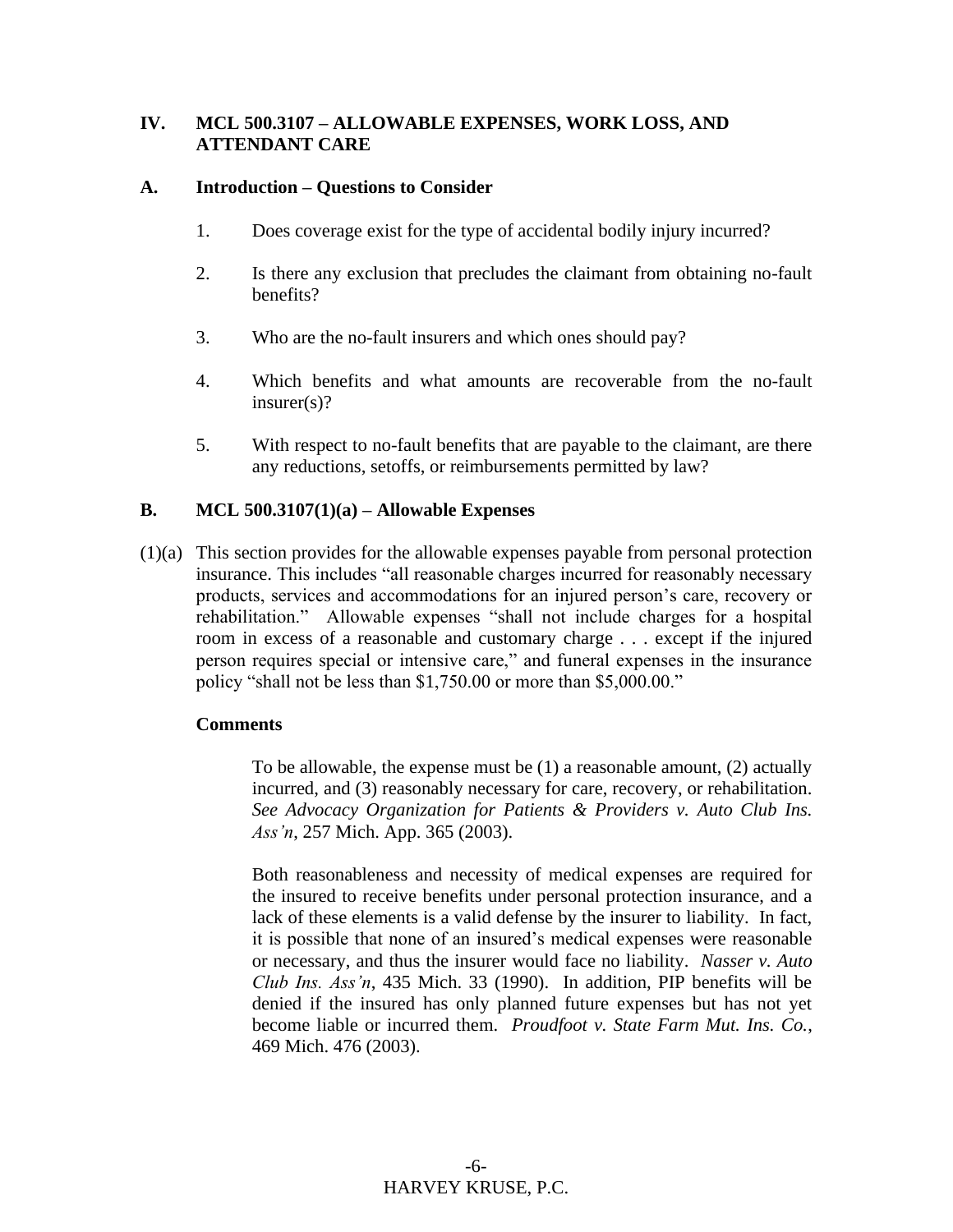The issue of whether a medical expense is reasonably necessary is generally a question of fact for the jury, and the burden of proof is on the insured. *Nelson v. DAIIE*, 137 Mich. App. 226 (1984); *Owens v. Auto Club Ins. Ass'n*, 444 Mich. 314 (1993).

The charge of the allowable expense cannot exceed the customary amount for similar products, services, and accommodations; the insurer is liable only for the reasonable charge for a product or service, not for the full amount billed. **Caveat:** An insurer that pays the reasonable but not entire amount for services would still be required to defend and indemnify the insured if they were sued by the service providers for the unpaid balance. *McGill v. Automobile Ass'n of MI*, 207 Mich. App. 402 (1994).

In general, some allowable expenses are:

(1) Hospital and doctor services;

Although an insurer may provide managed care health care options, the insurer may not limit the insured's medical options through managed care, because the no-fault act allows for the insured's choice of medical providers. *Michigan Chiropractic Council v. Commissioner of the Office of Fin. & Ins. Svcs.*, 262 Mich. App. 228 (2004).

- (2) Medicine;
- (3) Orthopedic and prosthetic devices;
- (4) Other medically necessary equipment;
- (5) Nursing, aid, or similar services other than replacement care services;

Private nursing services constitute allowable expenses if they are reasonably necessary for the insured's home care. *Green v. Federal Kemper Ins. Co.*, 88 Mich. App. 364 (1979). *See also Manley v. DAIIE*, 425 Mich. 140 (1986).

Normally, an insurer requires a doctor's disability prescription before paying out on any medical nursing/aide care claim; however, the No-Fault Act has no such mandate in regard to allowable expenses. A disability slip would appear to be an issue of whether the services being provided are reasonably necessary.

Nursing and other similar medical services performed by family members are compensable at reasonable market costs. Nursing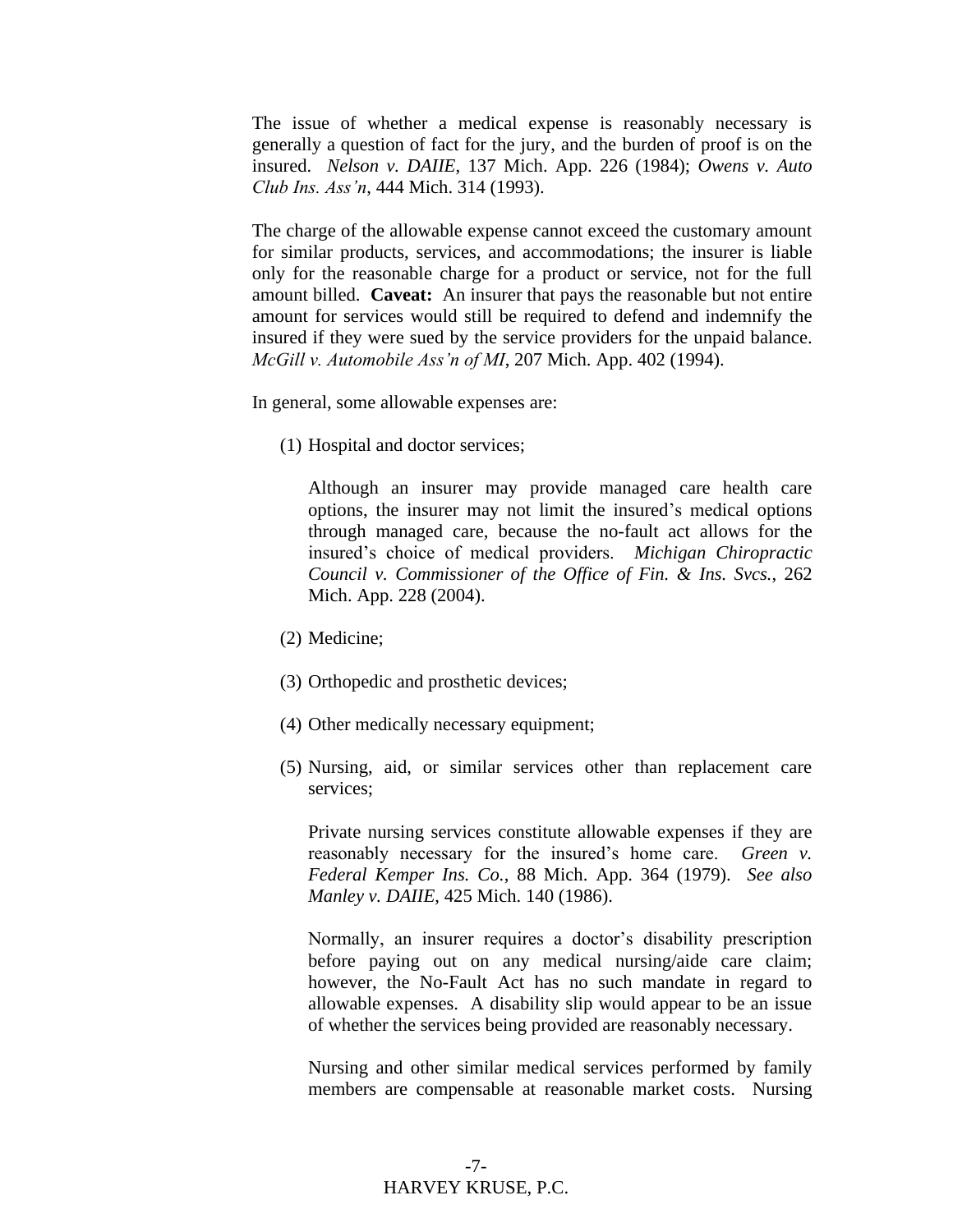services provided by the disabled claimant's family member, including feeding, bathing, exercising, medicating, and assisting the claimant, were deemed allowable expenses. *Van Marter v. American Fidelity Fire Ins. Co.*, 114 Mich. App. 171 (1982). Spouses and other family members may perform attendant care services and be compensated for their reasonable value. Attorney Gen. Op. #6155 (June 21, 1983). An insurer failed in its defense that attendant care services performed by the claimant's parents were not incurred because the claimant had not directly billed her parents; the court refused to create such a requirement and left it to the jury to determine the reasonable value of the services performed. *Booth v. Auto Owners Ins. Co.*, 224 Mich. App. 724 (1997). *See also Sharp v. Preferred Risk Mut. Ins. Co.*, 142 Mich. App. 499 (1985).

(6) Modifications to homes that are reasonably necessary for care, recovery, or rehabilitation;

An \$88,000 addition to the home of the claimant's parents to improve its handicap accessibility, along with an apartment rental for the claimant during the construction, were deemed allowable expenses. *Sharp v. Preferred Risk Mut. Ins. Co.*, 142 Mich. App. 499 (1985). Modifications to a home to adjust for the special needs of the claimant were an allowable expense. *Manley v. DAIIE*, 425 Mich. 140 (1986).

The insurer and the insured collectively purchased real estate to build a home to meet the special needs of a six-year-old girl rendered quadriplegic from an auto accident. Title to the home was held in a trust for the claimant during her lifetime. The parties paid taxes and insurance pro rata according to their respective contributions to the home purchase. The parents would live with the claimant and pay maintenance and utilities until deceased, at which point the insurer would take over payments. The court held that the payments by the parents were an allowable expense, equating these payments to rent for special housing accommodations. *Kitchen v. State Farm Ins. Co.*, 202 Mich. App. 55 (1993).

It must be noted, however, that home modification expenses must be actually incurred by the insured, and the insured must be liable for the expenses to be covered by no-fault benefits; planning for future home modification is not enough to have incurred these expenses. *Proudfoot v. State Farm Mut. Ins. Co.*, 469 Mich. 476 (2003).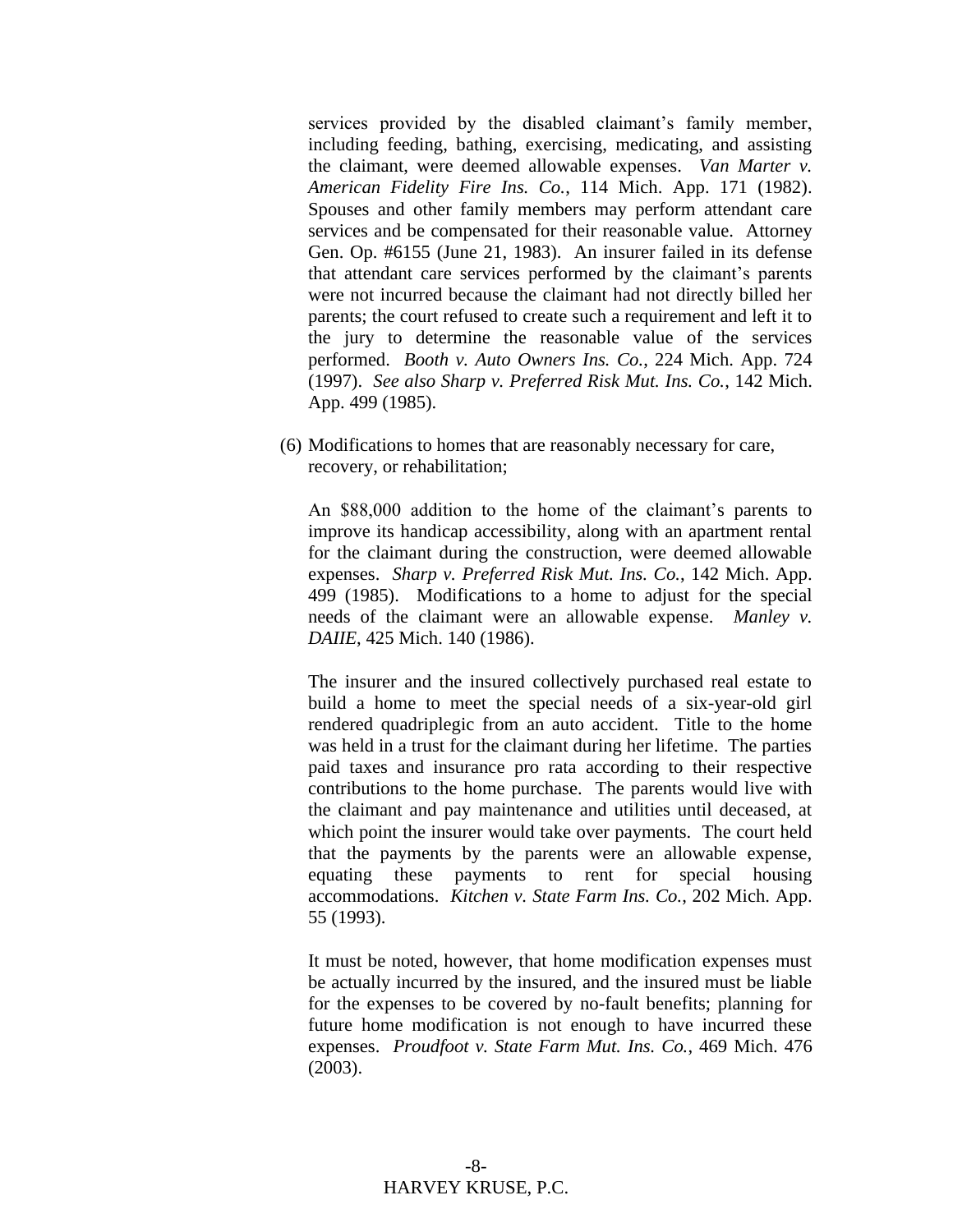In addition, the insurer is entitled to take a security interest in a new home built to accommodate the paralyzed insured; this enables the insurer to recoup the funds expended. *Payne v. Farm Bureau Ins.*, 263 Mich. App. 521 (2004).

(7) Food and housing expenses incurred in an institutional setting;

The Court of Appeals held that the claimant could recover rent, board, and living expenses as allowable rehabilitation expenses; the expenses were incurred during a vocational training program that required the claimant to spend time away from home. *Tennant v. State Farm Mut. Auto. Ins. Co.*, 143 Mich. App. 419 (1985).

However, the Michigan Supreme Court has held that ordinary, everyday food expenses incurred in the home setting were not allowable expenses because they were not necessary to the claimant's care based on the injuries involved. An insurer would be liable for food only if it met the definition of an allowable expense. *Griffith v. State Farm Mut. Auto. Ins. Co.*, 472 Mich. 521 (2005).

(8) Rehabilitation expenses;

The term "rehabilitation" includes physical, mental, vocational, and occupational rehabilitation. The Michigan Supreme Court has defined rehabilitation as "to bring an [injured person] to a condition of health or ability sufficient to resume his pre-injury life." *Griffith, supra*, 472 Mich. 534-535.

The Court of Appeals held that after an accident rendered the plaintiff physically unable to perform his job, he was entitled to the cost of reasonably necessary vocational rehabilitation as an allowable expense. *Bailey v. DAIIE*, 143 Mich. App. 223 (1985). Similarly, the Court of Appeals awarded rehabilitation expenses, including tuition, room, and board at a full time, out-of-state electronic school, to enable the claimant to pursue a meaningful career. *Tennant v. State Farm Mut. Auto. Ins. Co.*, 143 Mich. App. 419 (1985). *See also Kondratek v. Auto Club Ins. Ass'n*, 163 Mich. App. 634 (1987) (allowing recovery of tuition and expenses as vocational rehabilitation expenses for a college program in sign language and interpretation). However, the Court of Appeals has denied rehabilitation expense reimbursement when the insured has been able to maintain essentially the same career following an accident. *Maxwell v. Citizens Ins. Co. of America*, 245 Mich. App. 477 (2001).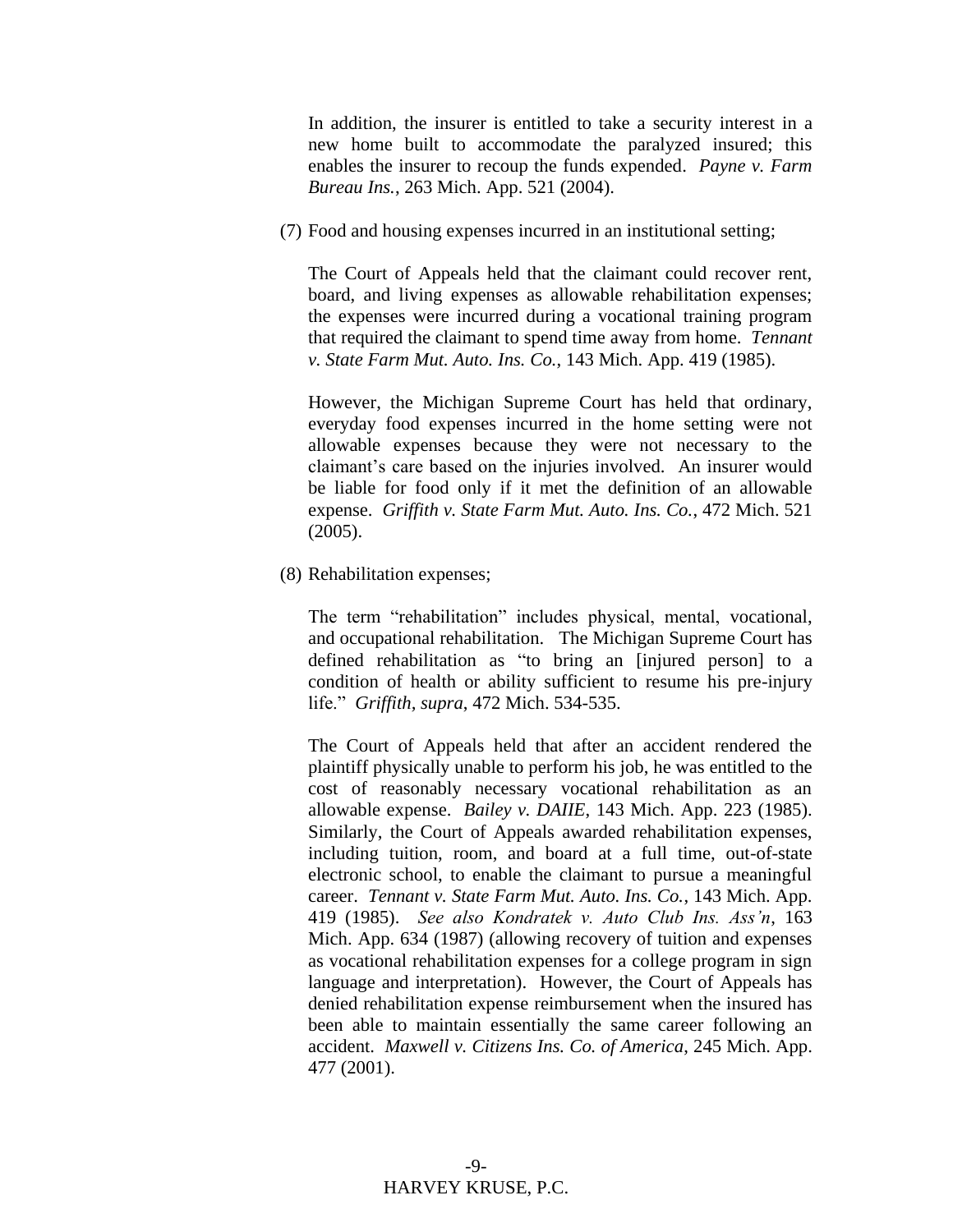(9) Mileage and transportation.

Medical mileage may be premised on state travel reimbursement rates. Atty. Gen. Op. # 5990 (Oct. 2, 1981).

The Court of Appeals held that reasonable and necessary transportation expenses incurred to obtain medical treatment are recoverable as an allowable expense. *Swantek v. Automobile Club of Mich. Ins. Group*, 118 Mich. App. 807 (1982). Although travel expenses for medical treatment are recoverable, the insurer lacks any duty to create a formula or method to calculate travel expense reimbursement rates or costs. *Neumann v. State Farm Mut. Auto. Ins. Co.*, 180 Mich. App. 479 (1989).

*Note: For policies effective July 1, 2020, or later, a consumer must be provided a choice of policy limits of \$50,000.00, \$250,000.00, \$500,000.00, or unlimited, medical benefits ultimately payable, for an accident. MCL 500.3107c. Effective July 1, 2020, persons who present proof of health insurance that will pay expenses for persons insured under a no-fault policy in instances in which those persons suffer accidental bodily injury in a motor vehicle accident, may elect not to maintain coverage for medical expenses. MCL 500.3107c (1).*

#### **C. MCL 500.3107(1)(b) – Work Loss**

(1)(b) This section provides for work loss payable from personal protection insurance. Work loss consists of "loss of income from work an injured person would have performed during the first 3 years after the date of the accident if he or she had not been injured." Work loss is not recoverable after the insured dies. Work loss received is not taxable income, and thus the insured may only receive 85% of wages, "unless the claimant presents to the insurer in support of his or her claim reasonable proof of a lower value of the income tax advantage in his or her case." "[T]he benefits payable for work loss sustained in a single 30-day period and the income earned by an injured person for work during the same period" is adjusted annually to reflect the changes in the cost of living.

#### **Comments**

(1) General;

The date of the accident fixes the amount of the statutory maximum applicable to that particular claimant. For October 1, 2013 through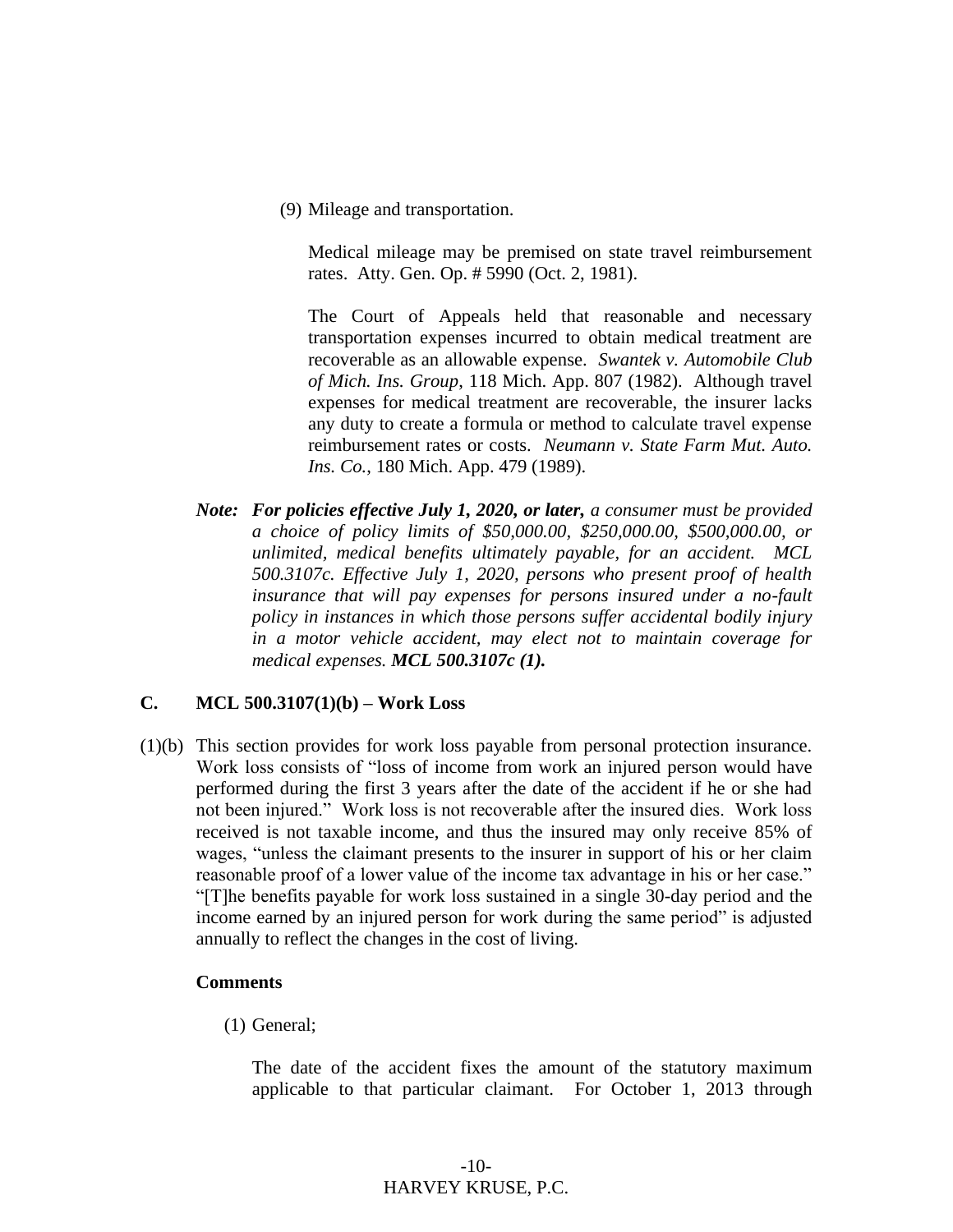September 30, 2016, the statutory monthly maximum was \$5398.00. For October 1, 2016 through September 30, 2017, the statutory monthly maximum is \$5,452.00. The 15% maximum reduction for taxes is applied to the claimant's actual wages. *Featherly v. AAA Ins. Co.*, 199 Mich. App. 132 (1982).

Work loss benefits compensate an injured person for work he would have performed during the first three as if the person had never been injured and what he would have received but for the accident. *MacDonald v. State Farm Mut. Ins. Co.*, 419 Mich. 146 (1984). The insured has the burden of proof to demonstrate the actual loss of earnings because of the accident. *Sullivan v. North River Ins. Co.*, 238 Mich. App. 433 (1999).

The work loss must be related to the injuries suffered from the accident. For instance, the plaintiff suffered a disabling heart attack two weeks after suffering neck and shoulder injuries in an accident; the court deemed the heart attack an intervening cause of disability that cut off the plaintiff's right to work loss benefits. *MacDonald v. State Farm Mut. Ins. Co.*, 419 Mich. 146 (1984). Similarly, the Court of Appeals held that the plaintiff failed to prove by a preponderance of the evidence that his heart attack two months after his traffic accident was related to the accident, precluding work loss recovery. *Kochoian v. Allstate Ins. Co.*, 168 Mich. App. 1 (1988).

Incarcerated individuals are not entitled to work loss benefits during the period of their incarceration. *Smith v. League General Ins. Co.*, 143 Mich. App. 112, *rev'd* 424 Mich. 893 (1986); *Luberda v. Farm Bureau General Ins. Co.*, 163 Mich. App. 457 (1987).

(2) Items that may be considered part of work loss;

COLA raises, step-wage increases in pay, and a profit-sharing plan that was part of the employee's regular wages are recoverable work loss benefits; however, profit sharing payments, employer pension contributions, social security taxes, health care insurance premiums, and fringe benefits in lieu of salary are not recoverable. *Farquharson v. Travelers Ins. Co.*, 121 Mich. App. 766 (1982); *Krawczyk v. DAIIE*, 418 Mich. 231 (1983).

The "would have performed" language regarding recoverable work loss requires consideration of past employment, employment at the time of the accident, and future employment plans in determining the work loss caused by the accident. One court raised the work loss amount based on the plaintiff's demonstration that he would have changed jobs and earned a higher income if not for the injury suffered. The plaintiff testified that he would have worked for a different employer if not for the injury, and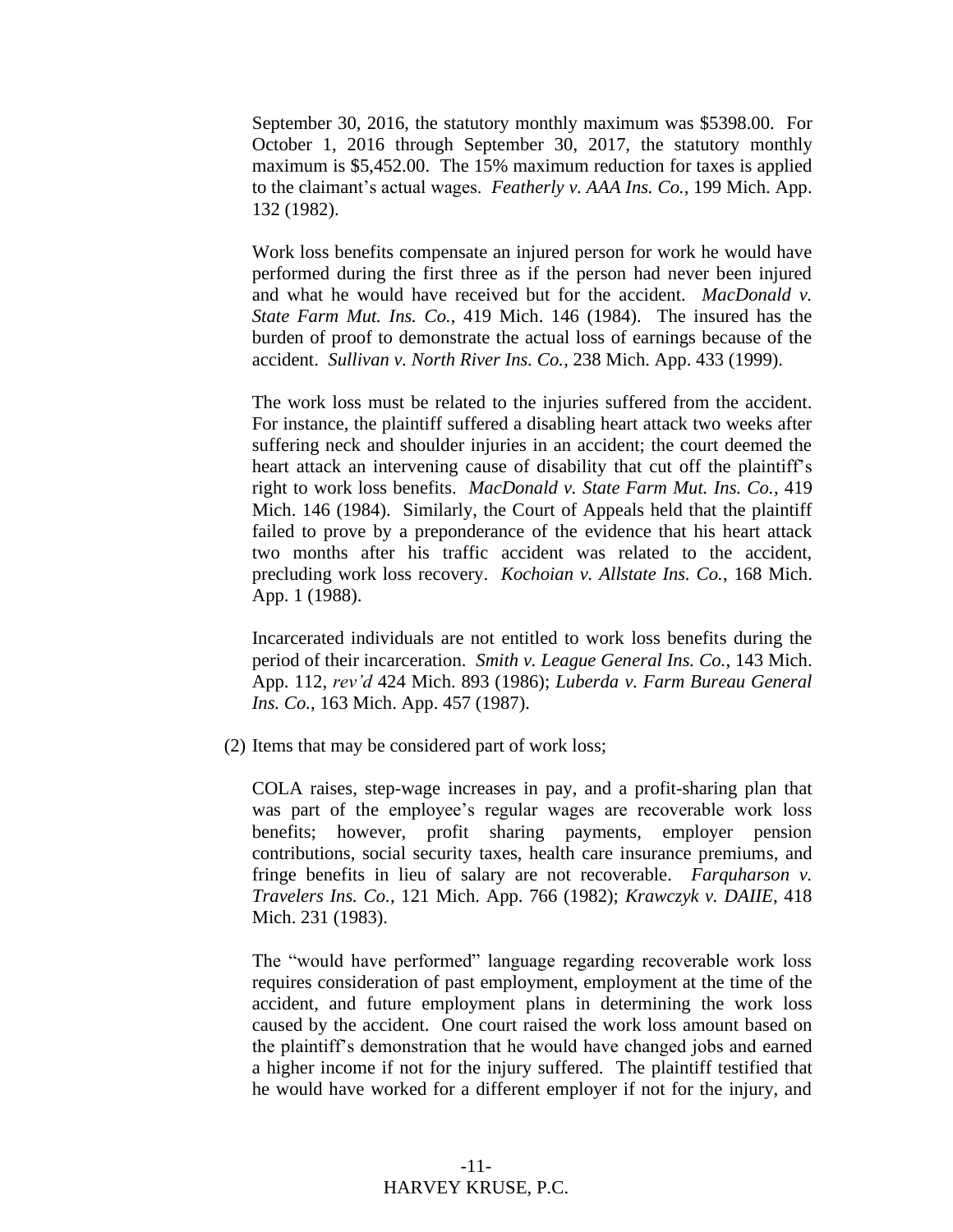this employer testified that the plaintiff would have worked for him for at least three years if not for the injury. *Kirksey v. Manitoba Public Ins. Corp.*, 191 Mich. App. 12 (1991).

Work loss benefits may extend beyond the insured's period of disability if the insured continues to lose income as a result of the accident. *Marquis v. Hartford Acc. & Indem.*, 444 Mich. 638 (1994).

- (3) Work loss benefits payable and income earned for work during the same period shall not exceed the statutory maximum work loss benefits. The Court of Appeals held that after the plaintiff returned to lighter duty work and less pay than his prior job, work loss benefits should be calculated by subtracting the post-accident wages from what he would have earned before the accident. *Snellenberger v. Celina Mut. Ins. Co.*, 167 Mich. App. 83 (1988).
- (4) Duty to mitigate;

The injured plaintiff has a duty to mitigate damages by seeking alternative employment. *Bak v. Citizens Ins. Co. of America*, 199 Mich. App. 730 (1993); *Marquis v. Hartford Acc. & Indem.*, 444 Mich. 638 (1994).

(5) Special situations; seasonal employees;

Self-employed individuals may recover lost profits as work loss: "[W]ork loss includes not only lost wages, but also lost profit which is attributable to personal effort and self-employment." *Kirksey v. Manitoba Public Ins. Corp.*, 191 Mich. App. 12 (1991).

Self-employed claimants may present difficulties in computing their income. In general, self-employed claimants face substantial business costs. The issue is what costs must be subtracted from gross income to determine actual net income for work loss purposes. In one case, a selfemployed plaintiff worked as an independent contractor, paying for all of his business expenses. The Court of Appeals held that the 15% deduction is taken from *net* income, not gross income:

> [P]laintiff's business expenses should be deducted from his gross receipts in determining his lost income. The goal of the no-fault act is to place individuals in the same, but no better position than they were before their automobile accident. Certainly, plaintiff cannot claim that his actual expendable income included even that income which he was required to pay out as business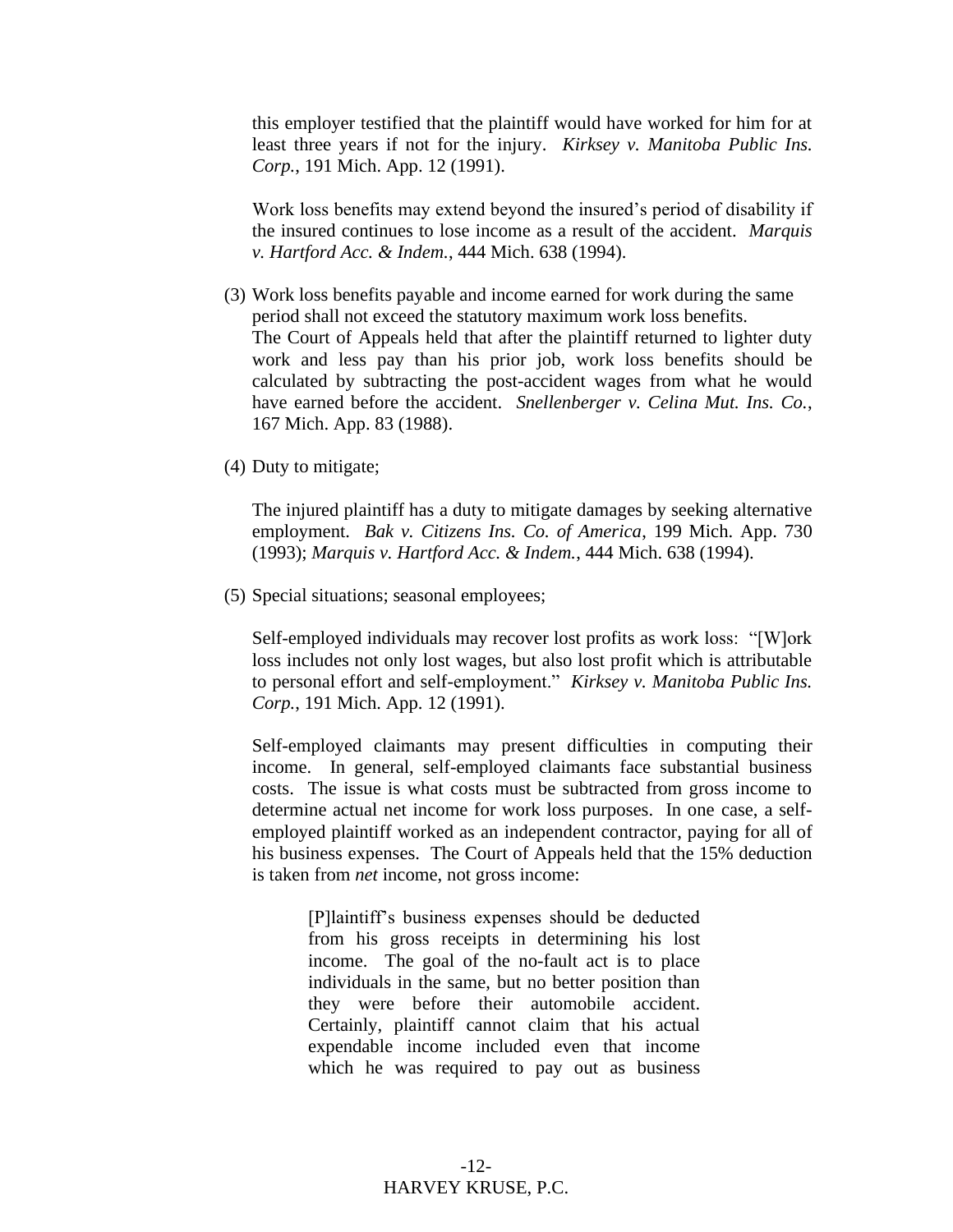expenses. *Adams v. Auto Club Ins. Ass'n*, 154 Mich. App. 186 (1986).

One court held that a self-employed plaintiff's income tax returns displaying business income for the prior 7.8 weeks was insufficient to establish his work loss, especially since some items on the tax return were not apportioned over the year. *Brown v. Fireman's Fund Ins. Co.*, 485 F. Supp. 494 (E.D. Mich. 1980).

The Supreme Court held that the sole shareholder of a Subchapter S Corporation who paid himself wages as reflected on a W2 form was entitled to work loss based on his wages regardless of the fact that the corporation was operating at a loss, because the law treats a corporation and its sole shareholder as distinct entities, and there was no evidence that the claimant's remuneration was based on gross receipts of the corporation. *Ross v. ACIA,* 481 Mich. 1 (2008), distinguishing *Adams, supra.*

In regards to the collection of work loss benefits for teachers, who generally do not work during the summer months, teachers may collect work loss benefits during the summer months if they would have collected wages during those months. *Copus v Meemic Ins Co*, 291 Mich App 593 (2011), lv den 489 Mich 975 (2011).

(6) Unemployment;

An insured who is temporarily unemployed at the time of the accident shall receive benefits based on the income earned the last full month of full-time employment prior to the accident. MCL 500.3107a.

Circumstances may arise in which a work loss recipient is fired from his job for reasons unrelated to the motor vehicle accident. Although no case exists directly on point, the existing case law suggests that the plaintiff would be entitled to work loss benefits regardless of the reasons for his employment termination. As an aside, the Michigan Supreme Court held that work loss benefits are meant to compensate the insured for income he would have received "but for" the accident, and the plaintiff has the burden of proving that he would have been employed "but for" the accident. *McDonald v. State Farm Mut. Ins. Co.*, 419 Mich. 146 (1984).

#### Cases favoring work loss benefits for terminated workers

In one case, the plaintiff was fired for absenteeism two months before his accident and had received no job offers from other employers. The Court of Appeals found the plaintiff to be temporarily unemployed and thus entitled to work loss benefits. The court noted the lack of statutory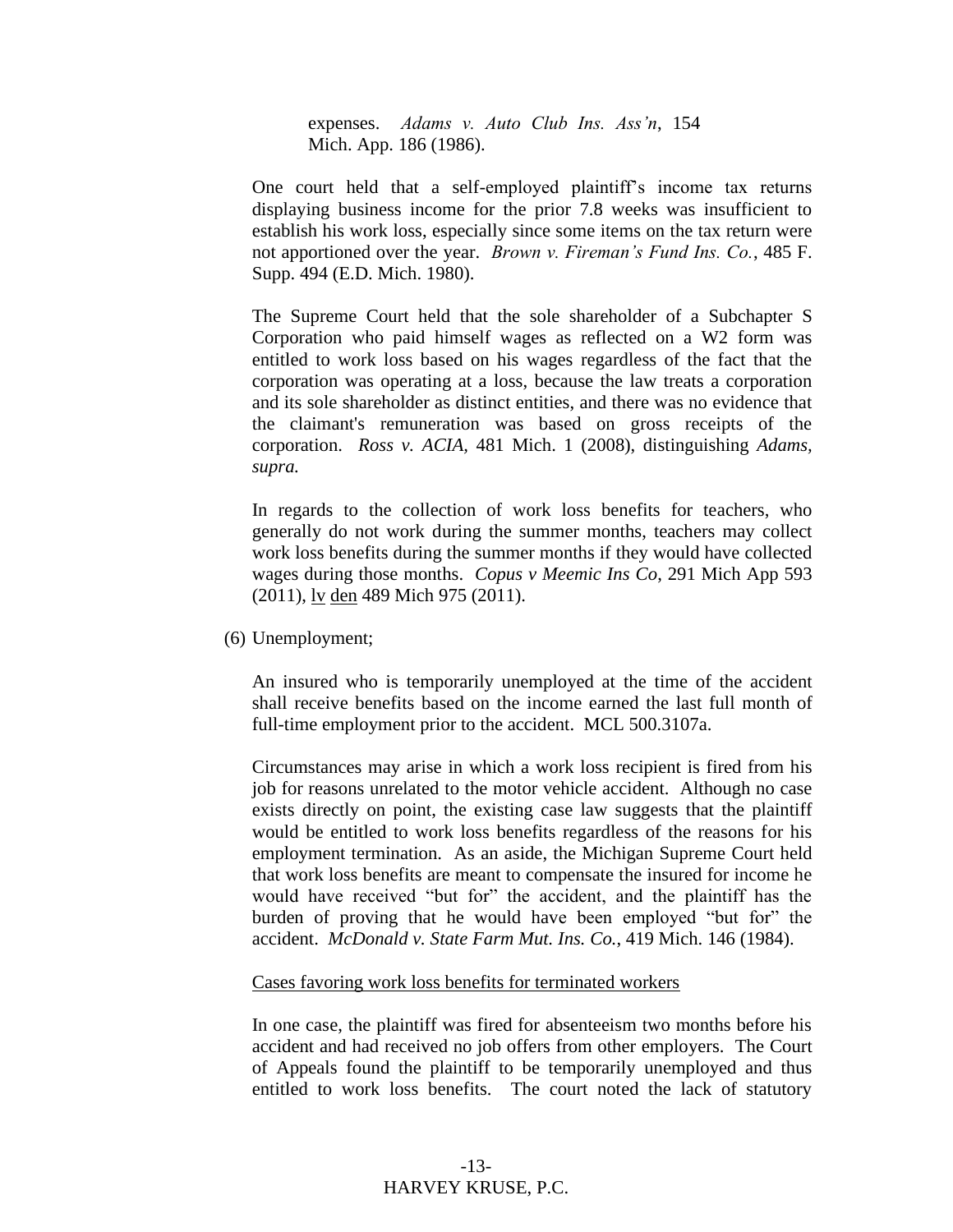language excluding this class, finding that work loss benefits were not meant only for those unemployed because of seasonal employment or layoffs. *Szabo v. DAIIE*, 136 Mich. App. 9 (1984).

After the plaintiff was injured in an accident, his physician consulted that he could return to work, but the plaintiff's employer had already replaced him. The Court of Appeals found that the plaintiff was entitled to work loss benefits because the job loss came as a result of the accident injuries. *Nawrocki v. Hawkeye Sec. Ins. Co.*, 83 Mich. App. 135 (1978).

After a hand injury during an accident prevented the plaintiff from returning to work, the insurer stopped work loss benefits following the closure of the plaintiff's prior work facility. The court held that the plaintiff was entitled to wage loss benefits despite the plant's closure and temporary unemployment. *O'Neal v. Allstate Ins. Co.*, 176 Mich. App. 390 (1989).

Work loss benefits do not depend on the insured's employment on the date of the accident, if the insured can prove that he would have had other, better employment had he not been injured in the accident. *Sullivan v. North River Ins. Co.*, 238 Mich. App. 433 (1999).

#### Cases opposing work loss benefits for terminated workers

The injured plaintiff was charged with and convicted of negligent homicide, and the court held that the insurer need not pay work loss benefits during the period of incarceration. *Luberda v. Farm Bureau General Ins. Co.*, 163 Mich. App. 457 (1987).

The plaintiff was unemployed for four years and began sending out resumes about four months before his accident. The court held that the insurer did not have to pay work loss benefits. *Frazier v. Allstate Ins. Co.*, 231 Mich. App. 172 (1998). Similarly, the plaintiff was unemployed for four years before his accident but testified that he had intended to find employment; the court denied work loss benefits. *Oikarinen v. Farm Bureau Mut. Ins. Co. of Mich.*, 101 Mich. App. 436 (1980).

#### **D. MCL 500.3107(1)(c) – Personal/Replacement Services**

(1)(c) This section provides for personal services payable from personal protection insurance. The expenses for personal services may not exceed \$20 per day and must be reasonable and necessary services that the injured individual would have performed for himself or a dependent if not for the accident. The individual may recover these benefits for up to three years following the date of the accident. These benefits compensate the plaintiff for services that he can no longer perform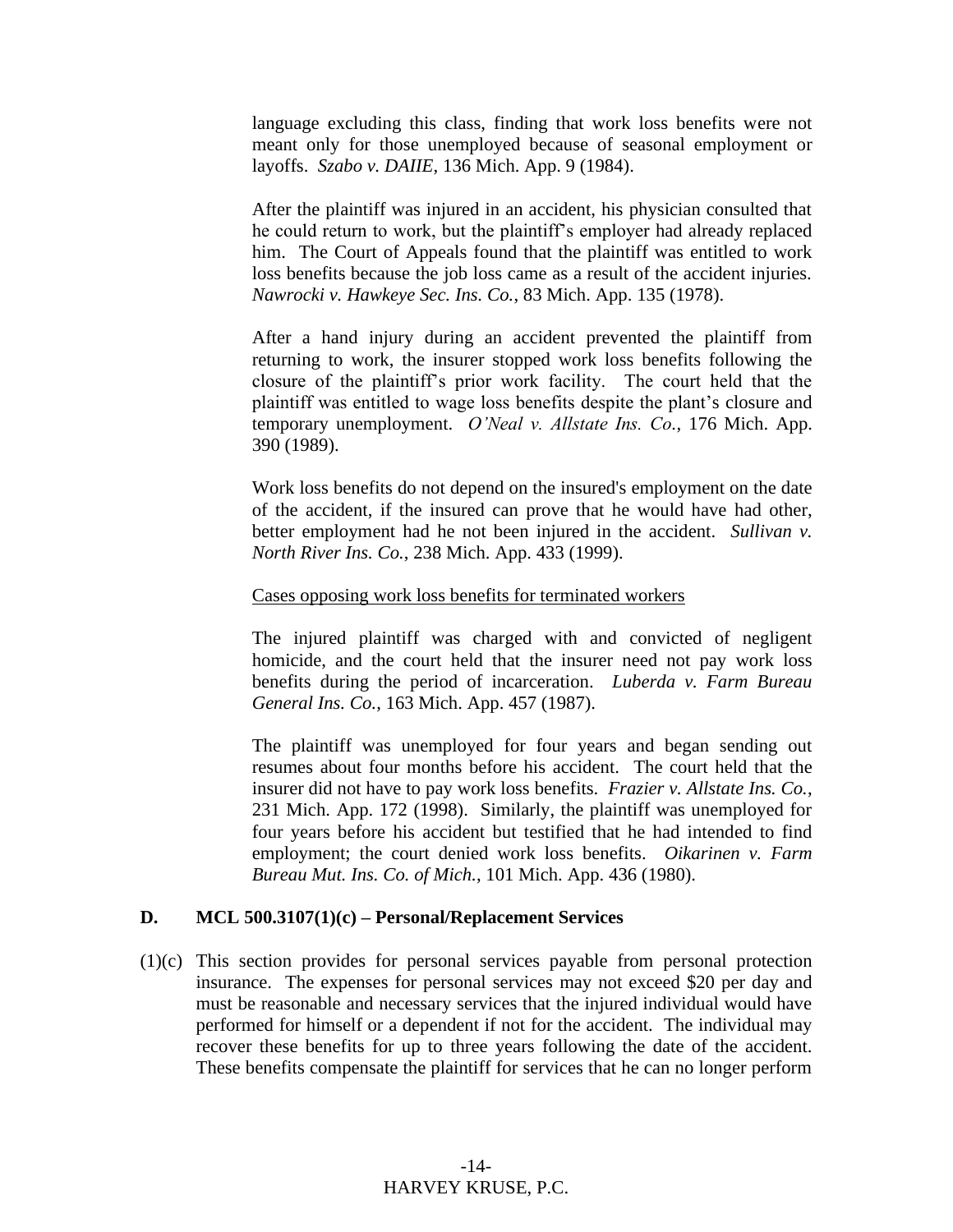due to the accident. **These benefits differ from and are in addition to the allowable expenses under MCL 500.3107(1)(a).**

#### **Comments**

These replacement services include lawn maintenance, cooking, snow shoveling, housekeeping, laundry, babysitting, household repairs, vehicle repairs, etc.

Replacement services differ from medical, nursing, and attendant care services that are reimbursable under MCL 500.3107(1)(a) as an allowable expense. The latter are expenses incurred for care, for recovery and rehabilitation from, accident-related injuries. *Douglas v. Allstate*, 492 Mich. 241, 262 (2012). Cooking and maintaining a checkbook are replacement services because they are services the injured party would have performed for his own benefit or the benefit of his dependents had the accident not occurred. *Douglas*, 492 Mich 261 (the service is of a type that a family member might perform for the benefit of the household as a whole).

Replacement services must be reasonably incurred, yet courts tend to have rather lax requirements in proving this element. For instance, an oral or implied agreement between family members to provide replacement services has been enough to prove they were reasonably incurred. *Youmans v. Citizens Ins. Co. of America*, 89 Mich. App. 387 (1979). Similarly, a replacement services ledger along with an agreement satisfied the reasonably incurred requirement. *Fortier v. Aetna Cas. & Sur. Co.*, 131 Mich. App. 784 (1984).

Replacement service benefits have been denied on occasion. In one instance, the court held that the plaintiff failed to establish that an agreement for replacement services had been entered into, and she only estimated the amount of services provided. The statute states that the expenses must be "incurred," which "justifies recovery to the extent of amounts expended or for which one has become liable." *Adkins v. Auto Owners Ins. Co.*, 105 Mich. App. 431 (1981).

Similarly, a court denied the plaintiff's claim for replacement services after admitting that he had not paid any relatives for their provision of services; further, the plaintiff failed to prove that he expended any money or incurred any liability for replacement services. *Schaible v. Mich. Mut. Ins. Co.*, 116 Mich. App. 116 (1982).

The maximum recovery is \$20 per day, regardless of how many people perform replacement services, and the maximum duration is three years. Most insurance carriers require a disability slip from a medical provider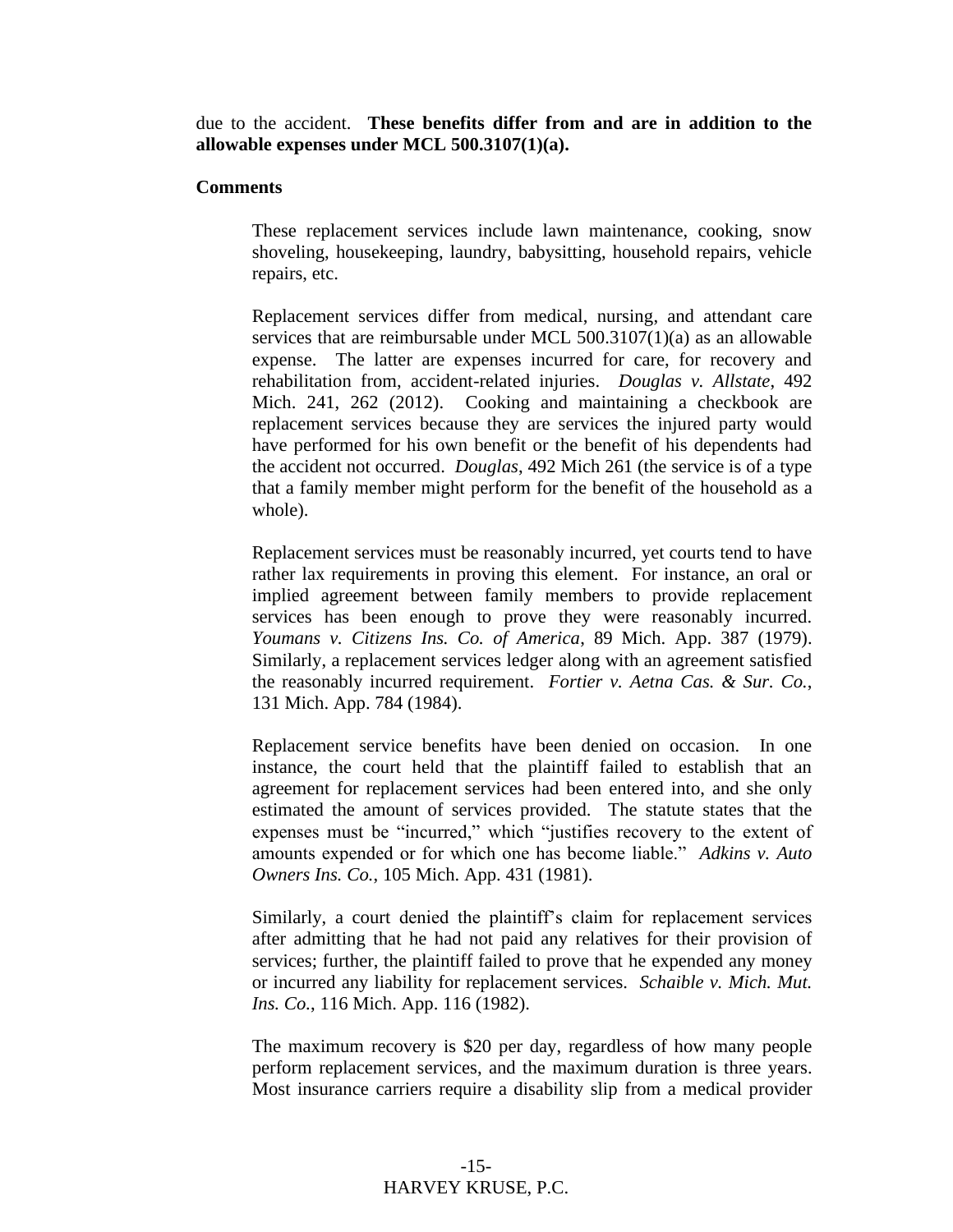during the replacement services period, but the statute does not specifically require such a slip. As a matter of proof, most plaintiffs provide a disability slip. However, a question of fact might arise as to whether replacement services were recoverable absent a disability slip if the jury believed the evidence demonstrated the necessity for replacement services.

The phrase "not for income" excludes receiving replacement service benefits for activities that are income or profit motivated, like a grocer hiring a worker to stock shelves or a foster care proprietor hiring an employee at \$20 a day. *Lewis v. DAIIE*, 90 Mich. App. 251 (1979); *Kerby v. Auto Owners Ins. Co.*, 187 Mich. App. 552 (1991).

#### **V. MCL 500.3109 – GOVERNMENTAL BENEFIT SETOFFS**

#### **A. Introduction**

The variety of benefits provided by the government and variety of case law interpreting particular benefits prohibits an extensive discussion here of the extent and type of benefits that can be setoff under MCL 500.3109. In handling a nofault claim, one must remember the no-fault goal: assure prompt payment to the injured person to make the person whole and keep insurance costs affordable and reasonable.

Generally, setoffs of governmental benefits by the no-fault carrier are permissible only in cases where the no-fault benefits would duplicate governmental benefits pursuant to MCL 500.3109.

#### **B. MCL 500.3109(1) – Setoff of Government Benefits**

(1) This section states that state and federal government benefits are to be subtracted from personal protection insurance benefits due to the insured.

#### **Comments**

The test to determine whether a state or federal benefit must be offset from PIP benefits is (1) the government benefits serve the same purpose as the no-fault benefits and (2) the government benefits are provided or required to be provided as a result of the same accident. This eliminates duplicative benefits. Government benefits that have no relationship to the accident need not be set off from no-fault PIP benefits. *Jarosz v. DAIIE*, 418 Mich. 565 (1984).

Insurer could setoff Social Security benefits from no-fault benefits because they were required to be provided as a result of the accident.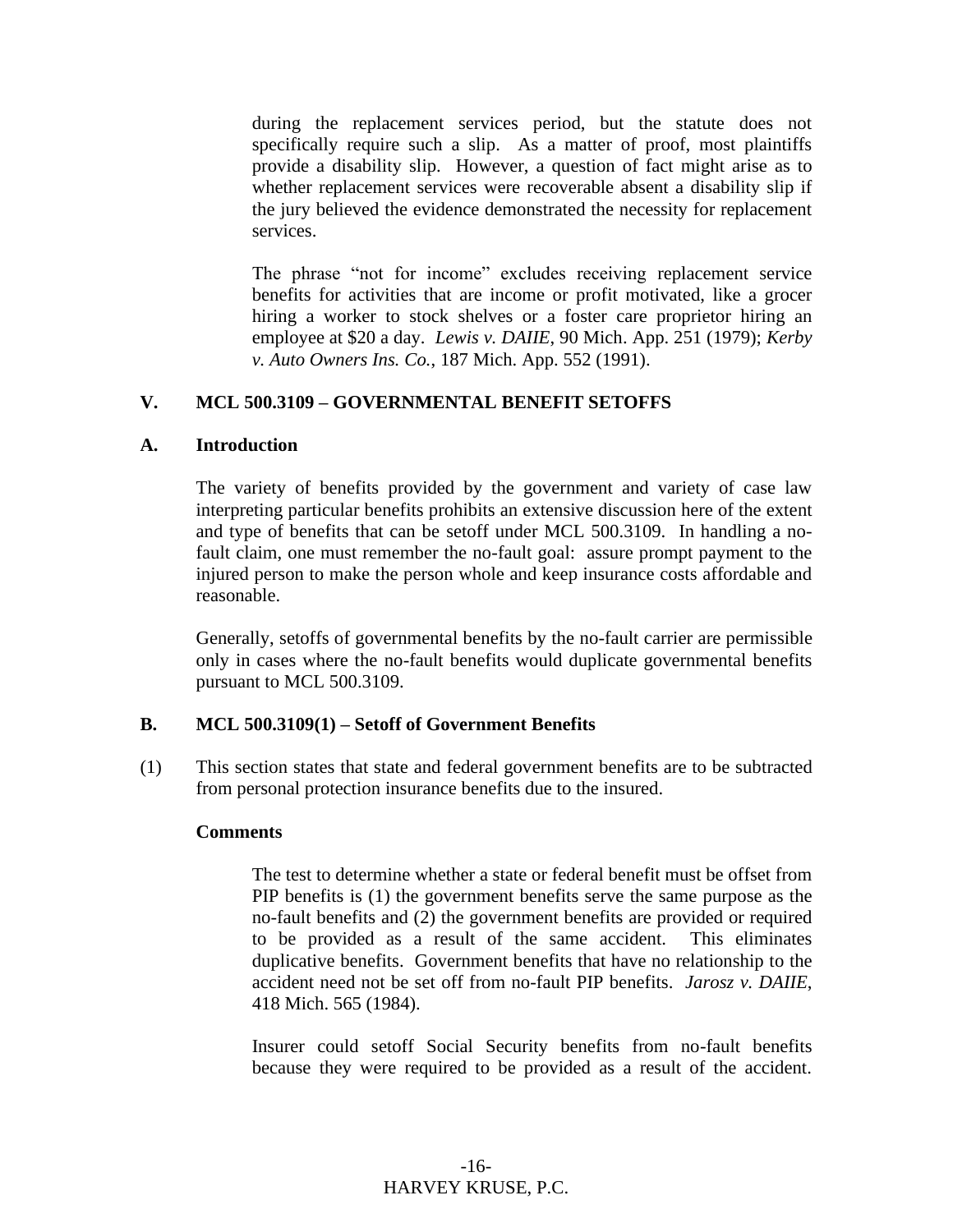*Popma v. Auto Club Ins. Ass'n*, 446 Mich. 460 (1994); *Wolford v. Travelers Ins. Co.*, 92 Mich. App. 600 (1979).

In general, a no-fault insurer may setoff workers' compensation benefits from PIP benefits stemming from an employment-related automobile accident. *Mathis v. Interstate Motor Freight System*, 408 Mich. 164 (1980).

Social Security retirement benefits and similar benefits due to age cannot be setoff because they do not serve the same purpose as no-fault benefits and are not provided or required to be provided as the result of an accident. *Jarosz v. DAIIE*, 418 Mich. 565 (1984).

According to a federal provision, Medicare benefits are only paid if nofault coverage is not available, thus precluding the need to setoff from nofault benefits. Medicare benefits will not be paid to the extent that an item or service will be covered by an automobile insurance plan. *John Hancock Property & Cas. Ins. Cos. v. Blue Cross & Blue Shield of Michigan*, 437 Mich. 368 (1991).

Medicaid benefits are not subject to setoff because they are payable only to the medically indigent. A person is not medically indigent if he has nofault insurance coverage. *Workman v. DAIIE*, 404 Mich. 477 (1979); *Johnson v. Michigan Mutual Ins. Co.*, 180 Mich. App. 314 (1989). **Caveat:** To the extent that Medicaid benefits are paid, the Department of Social Services may recover via subrogation or reimbursement and can sue to recover the same. Thus, Medicaid may seek recovery from the nofault insurer. *Workman v. DAIIE*, 404 Mich. 477 (1979); MCL 400.106.

Out-of-state insurance benefits provided under the laws of any state or the federal government can be setoff by the no-fault insurer. Medical benefits paid by the out-of-state carrier for the same accident could be offset by the Michigan no-fault carrier, but the no-fault carrier would be responsible for whatever benefits are required under Michigan no-fault law beyond the amount of medical benefits required to be paid by the out-of-state insurer. *DeMeglio v. Auto Club Ins. Ass'n*, 449 Mich. 33 (1995).

A workers' compensation redemption may be setoff against past and future wage loss benefits. The setoff is not limited to amounts allotted for future workers' compensation benefits. *Gregory v. Transamerica Ins. Co.*, 425 Mich. 625 (1986). This setoff is allowed for the full amount of payable benefits, even though the redemption was for less than the total of such payments. *James v. Allstate Ins. Co.*, 137 Mich. App. 222 (1984).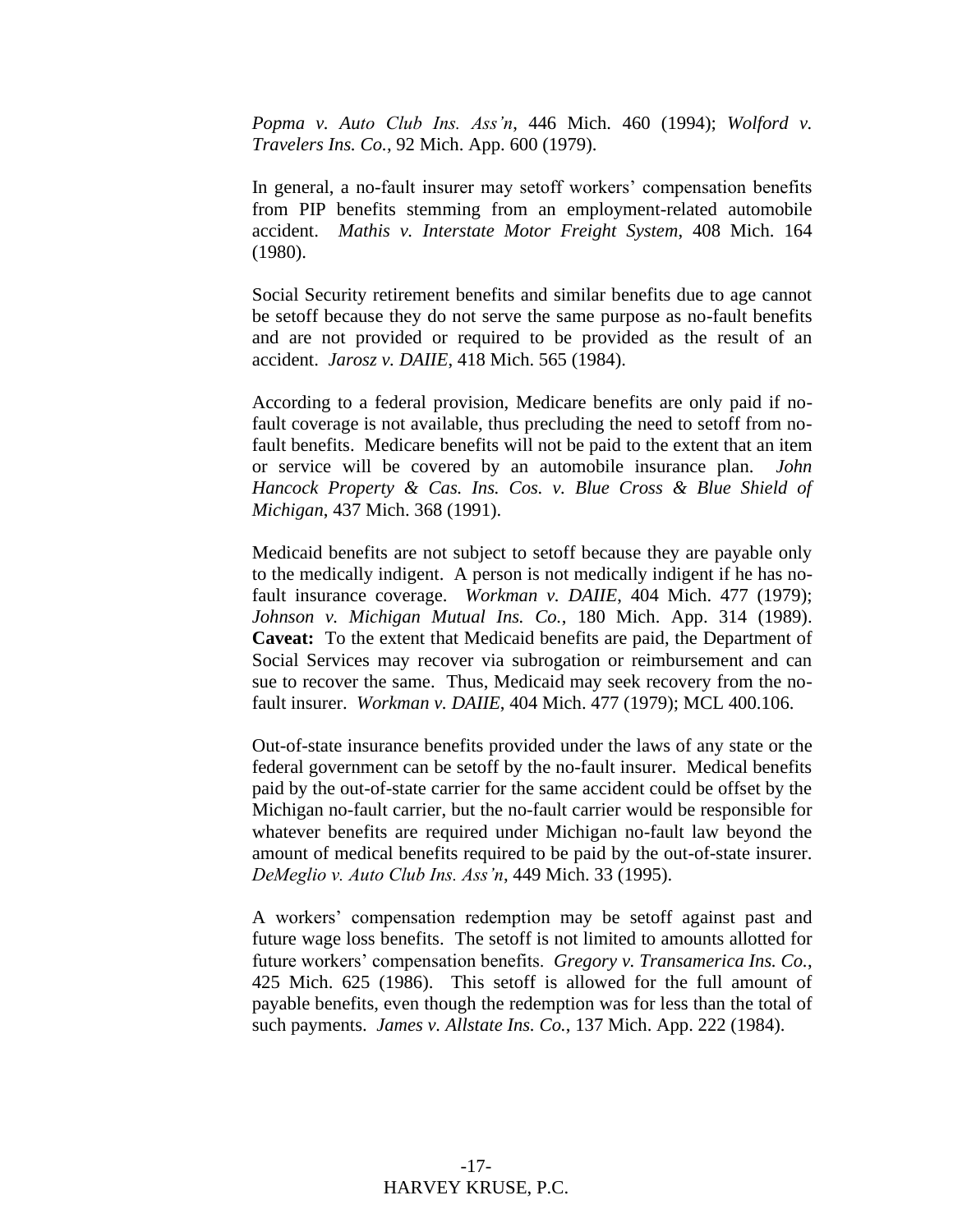Other benefits that may be set off generally must be explored on a caseby-case basis, keeping in mind the *Jarosz* two-part test and applicable case law.

#### **C. MCL 500.3109(3) – Deductible Coverage Provisions**

(3) An insurer may offer, at reduced premium rates, a deductible of a specified amount. The deductible can apply to all or any of the PIP benefits that are payable to the person named in the policy, a spouse, or any relative of either of these who is domiciled in the same household.

#### **VI. MCL 500.3109a – COORDINATION OF BENEFITS / OTHER HEALTH AND ACCIDENT COVERAGE**

#### **A. MCL 500.3109a**

Insurers providing PIP benefits shall offer, at adjusted premium rates, deductibles and exclusions reasonably related to other health and accident coverage. The deductibles and exclusions shall be subject to prior approval from the commissioner and shall apply only to those named on the policy, his spouse, and any relative domiciled in the same household.

#### **Comments**

Coordinated coverage was designed to contain and reduce the cost of insurance. The insured elects whether to accept or reject coordinated coverage. Generally, an insured buys no-fault coverage only for those benefits that are not provided by his other health and accident insurance. Subject to certain exceptions, under coordinated coverage, the insured's other health and accident insurance takes the primary role while the nofault insurance acts in the secondary position to cover what the primary insurance does not.

The phrase "other health and accident coverage" describes insurance other than no-fault. Thus, a no-fault carrier with a primary uncoordinated policy on an insured and a no-fault carrier with a secondary coordinated policy on the same insured cannot coordinate benefits. Instead, the no-fault carrier must split the liability of no-fault benefits. *Dep't of Social Services v. American Commercial Liability Ins. Co.*, 435 Mich. 508 (1990).

**The general rule, subject to exceptions,** is that the other health and accident coverage is the primary insurer, and the no-fault insurer is the secondary insurer, when there are competing coordination of benefits clauses. **Caveat:** An ERISA plan may preempt state law, because an unambiguous coordination of benefits clause in the ERISA plan must be given its plain meaning, despite the existence of a similar clause in the no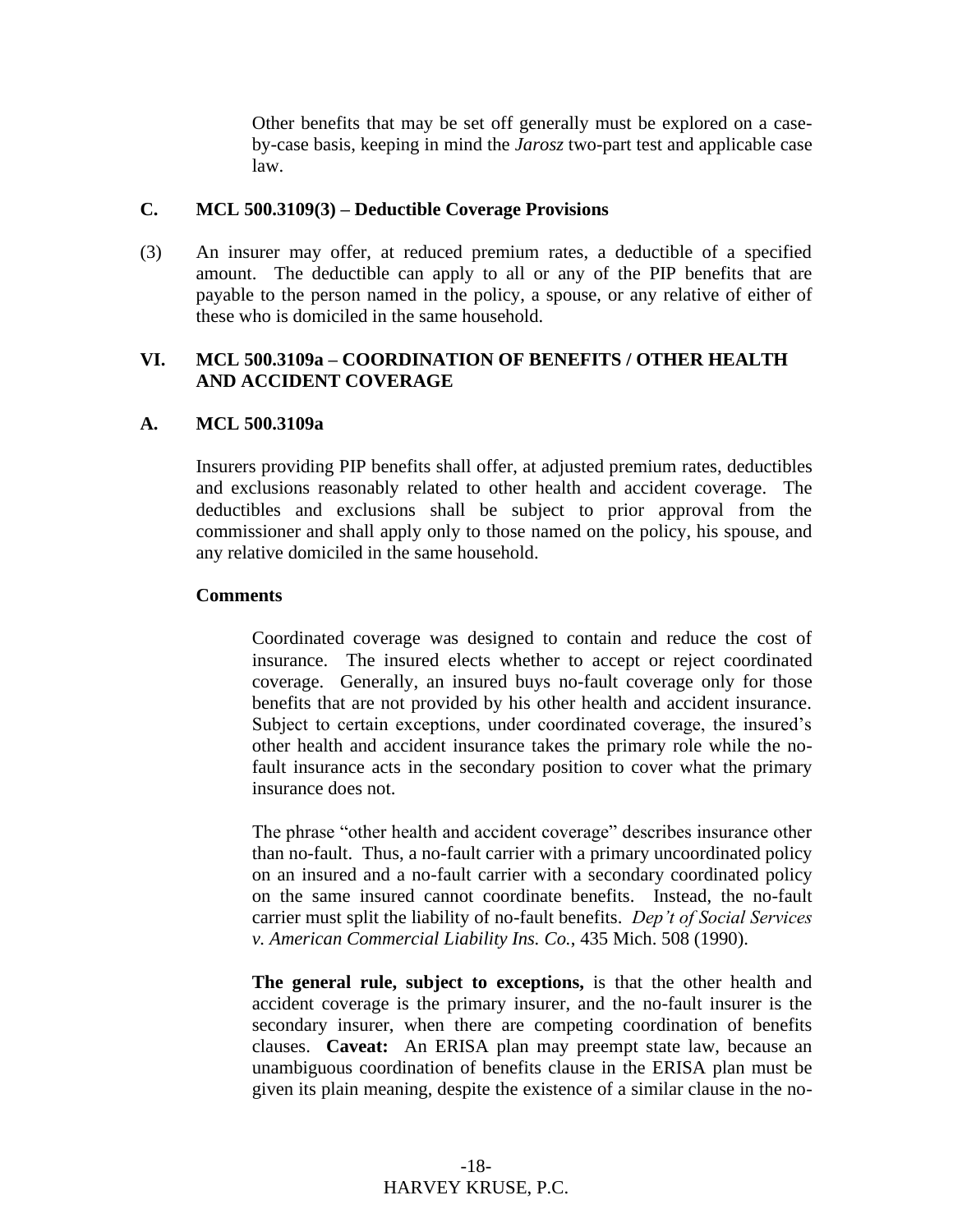fault policy. *Auto Club Ins. Ass'n v. Frederick & Herrud, Inc.*, 443 Mich. 358 (1993). The Michigan Court of Appeals held that an ERISA plan did *not* preempt the no-fault policy where the ERISA plan was not self-funded but instead had purchased insurance coverage. *American Medical Security, Inc. v. Allstate Ins. Co.*, 235 Mich. App. 301 (1999).

Blue Cross and Blue Shield Plan Benefits could be coordinated with nofault benefits under the No-Fault Act, despite Blue Cross and Blue Shield's argument that they were not insurers. The court held that the statutory language referred to other "coverage." *Nyquist v. Aetna Ins. Co.*, 84 Mich. App. 589 (1978). The Court of Appeals also held that "coverage" is broader than "insurance." *Lewis v. Transamerica Ins. Corp. of America*, 160 Mich. App. 413 (1987).

An HMO plan constitutes other health and accident coverage with which the no-fault insurer coordinates benefits. *U.S. Fidelity & Guar. Co. v. Group Health Plan of Southeast Michigan*, 131 Mich. App. 268 (1983); *West Michigan Health Care Network v. Transamerica Ins. Corp. of America*, 167 Mich. App. 218 (1988); *Westfield Cos. v. Grand Valley Health Plan*, 224 Mich. App. 385 (1997). As to an HMO, a claimant must treat within his plan, with providers designated by the plan, unless he can show that the care he needs is not reasonably available within the plan. *Tousignant v. Allstate,* 444 Mich 301 (1998).

Michigan Conference of Teamsters Welfare Plan payments made for medical expenses on behalf of its union members, who also purchased coordinated no-fault coverage, constituted benefits paid pursuant to other health and accident coverage. *Lewis v. Transamerica Ins. Corp. of America*, 160 Mich. App. 413 (1987).

In general, the no-fault carrier will be secondary and the other health carrier will be primary. This may not apply for all ERISA plans. However, an unambiguous coordination of benefits clause is given its plain meaning, despite a similar clause in a no-fault insurance policy, because to hold otherwise would allow state regulation of an ERISA plan. *Auto Club Ins. Ass'n v. Frederick & Herrud, Inc.*, 443 Mich. 358 (1993) (*overruling Federal Kemper Ins. Co. v. Health Ins. Admin., Inc.*, 424 Mich. 537 (1986)).

Where there is a coordinated no-fault policy and the other health and accident coverage plan contains an exclusionary clause ("Michigan No-Fault Exclusion Benefits are not payable under this plan for injuries received in an accident involving a car or other motor vehicle"), the exclusion in the health care plan is valid, and the no-fault carrier was liable for the insured's medical expenses. *Auto Owners Ins. Co. v. Autodie Corp. Employee Benefit Plan*, 185 Mich. App. 472 (1990). An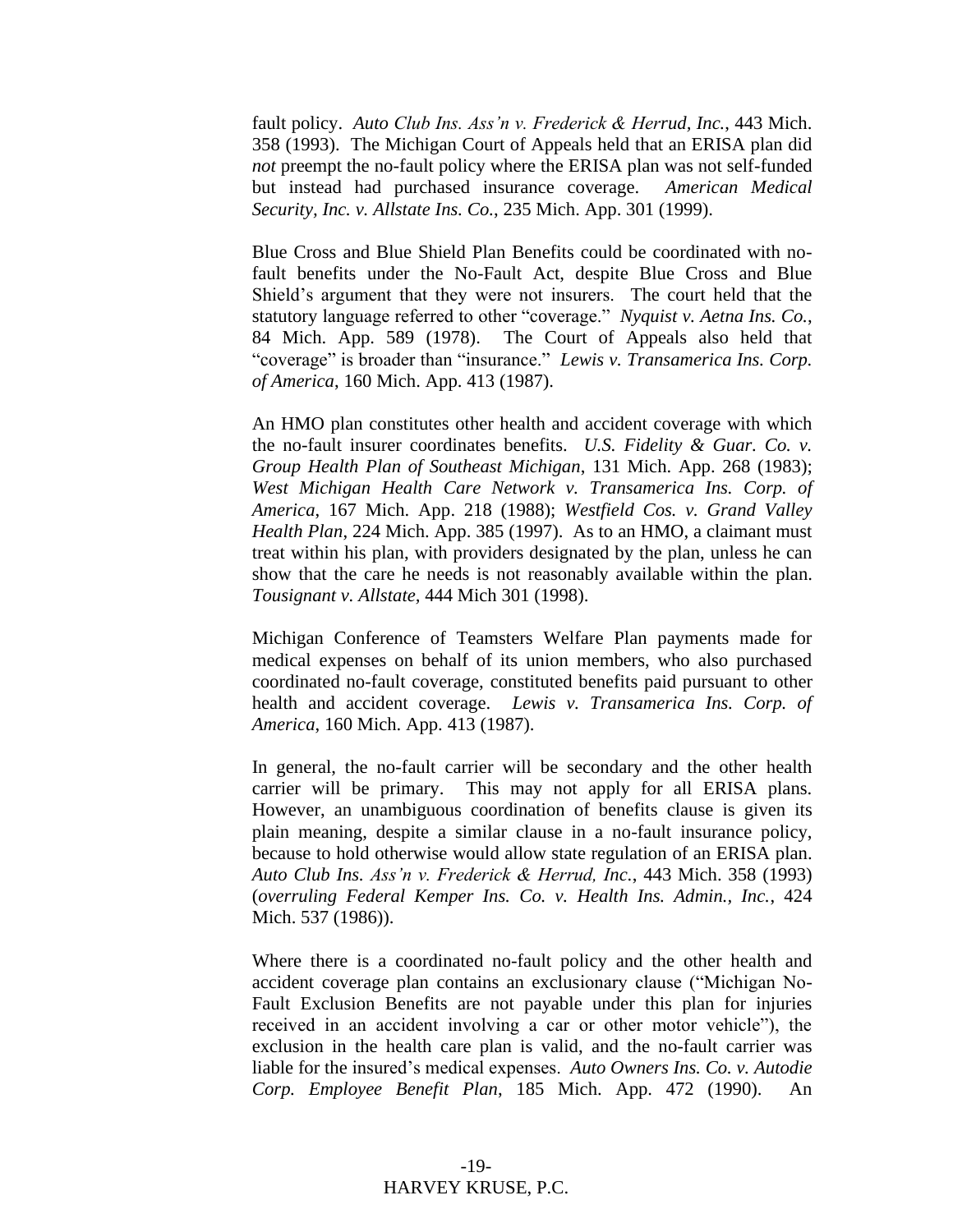exclusionary clause is valid when the phrasing of an exclusion of coverage is stated absolutely in the other health and accident insurance policy without reference to other insurance and when the clause is not conditioned on the existence or non-existence of other insurance. A court held an exclusionary clause valid where the plan provided for payment for "injuries sustained in an automobile accident, in an amount not to exceed \$5,000 per accident"; the no-fault carrier had to pay medical expenses in excess of \$5,000, regardless of a coordinated policy provision. *Transamerica Ins. Co. of America v. IBA Health and Life Assur. Co.*, 190 Mich. App. 190 (1991). The Court of Appeals reached the same conclusion when the ERISA plan was self-insured, and the exclusionary provision stated, "Michigan No-Fault Exclusion-Benefits are not payable under this plan for injuries received in an accident involving a car or other motor vehicle." *Wolverine Mut. Ins. Co. v. Rospatch Corp. Employee Ben. Plan*, 195 Mich. App. 302 (1992).

When a coordinated no-fault policy is present, sickness and accident benefits substituting for work loss obtained from another non-no-fault health and accident carrier are deducted from the statutory maximum rather than the plaintiff's actual wage loss if the loss of income exceeds the statutory maximum. *Zmudczynski v. League Gen. Ins. Co.*, 99 Mich. App. 442 (1980).

In calculating the work loss benefits payable, one applies a 15% tax adjustment (from MCL  $500.3107(1)(b)$ ) to the insured's actual loss of income before application of the statutory maximum limitation on benefits payable. *Featherly v. AAA Ins. Co.*, 119 Mich. App. 132 (1982).

Government benefits duplicating work loss benefits from a state or federal government are deducted from the statutory maximum if the wage loss, after the 15% tax adjustment, would exceed the statutory maximum. If the wage loss after the adjustment does not exceed the maximum, then the duplicate benefits would be deducted from the amount of the wage loss. For example, the statutory wage loss maximum per month was \$4,027 from October 1, 2001, though September 30, 2002. If the claimant made \$6,000 in a 30-day period, the 15% reduction would yield \$5,100. If the claimant received workers' compensation benefits as a duplicative benefit, and the amount received was \$300, the no-fault carrier could deduct \$300 and create a maximum wage loss payable of \$3,727. Further, if the nofault policy was coordinated, and the claimant received sickness and accident benefits of \$500, the no-fault carrier could deduct \$500 and create a maximum wage loss payable of \$3,227. However, if after the 15% tax adjustment the claimant's wage loss was below \$4,027, say \$3,000, then the \$300 and \$500 benefits would be subtracted from the \$3,000 to yield a \$2,200 no-fault work loss benefit. *Snellenberger v. Celina Mut. Ins. Co.*, 167 Mich. App. 83 (1988).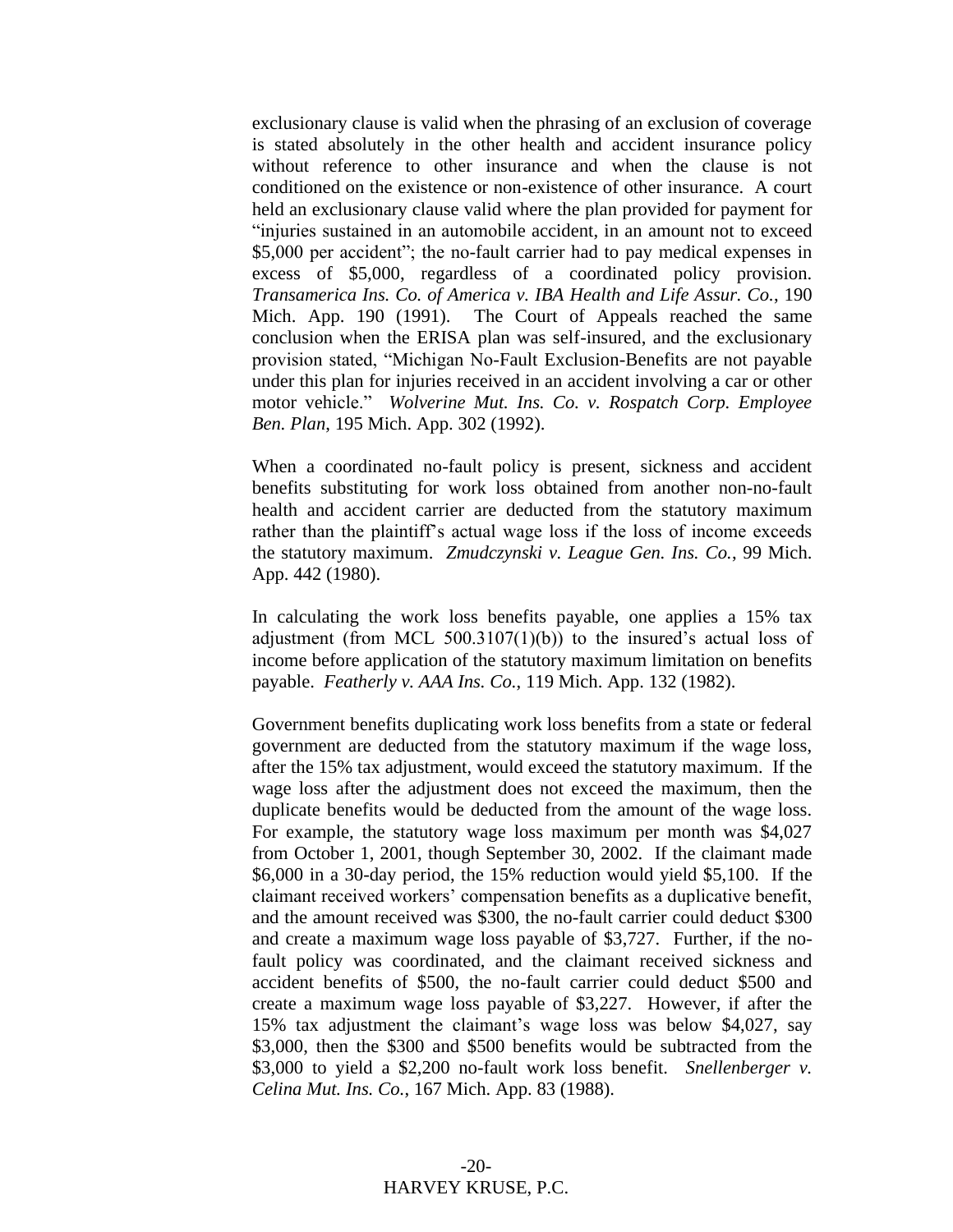#### **VII. MCL 500.3113 – PERSONS NOT ENTITLED TO PERSONAL PROTECTION INSURANCE BENEFITS**

#### **A. MCL 500.3113(a) – Unlawful Use**

(a) A person is not entitled to PIP benefits for accidental bodily injuries if the person was using a motor vehicle that he had unlawfully taken, unless the person reasonably believed that he was entitled to take and use the vehicle.

#### **Comments**

A thief is not entitled to PIP benefits.

The lack of a driver's license or use beyond the scope of the permission granted does not necessarily disqualify the person from PIP benefits. *Bronson Methodist Hosp. v. Forshee*, 198 Mich. App. 617 (1993); *State Farm Mut. Auto. Ins. Co. v. Hawkeye-Security Ins. Co.*, 115 Mich. App. 675 (1982).

An unlicensed, intoxicated driver who had taken a vehicle unlawfully, but reasonably believed she had permission to use the vehicle, could not reasonably believe she was entitled to use the vehicle, in light of her intoxication and lack of a driver's license. *Amerisure Ins Co v. Plumb,* 282 Mich. App. 417 (2009), *lv den* 485 Mich. 909 (2009).

#### **B. MCL 500.3113(b) – Uninsured Owner/Registrant**

(b) A person is not entitled to PIP benefits for accidental bodily injuries if he was the owner or registrant of a motor vehicle or motorcycle involved in the accident with respect to which the security required by section 3101 or 3103 was not in effect.

#### **Comments**

Owners of uninsured motor vehicles who are injured in an accident are entitled to PIP benefits if the uninsured motor vehicle is not involved in the accident. *Ardt v. Titan Ins. Co.*, 233 Mich. App. 685 (1999).

A person seeking PIP benefits may be deemed the "owner" of an uninsured motor vehicle, depending on the nature of that person's right to use the vehicle; the focus is not on the actual vehicle usage. *Twichel v. MIC General Ins. Corp.*, 469 Mich. 524 (2004).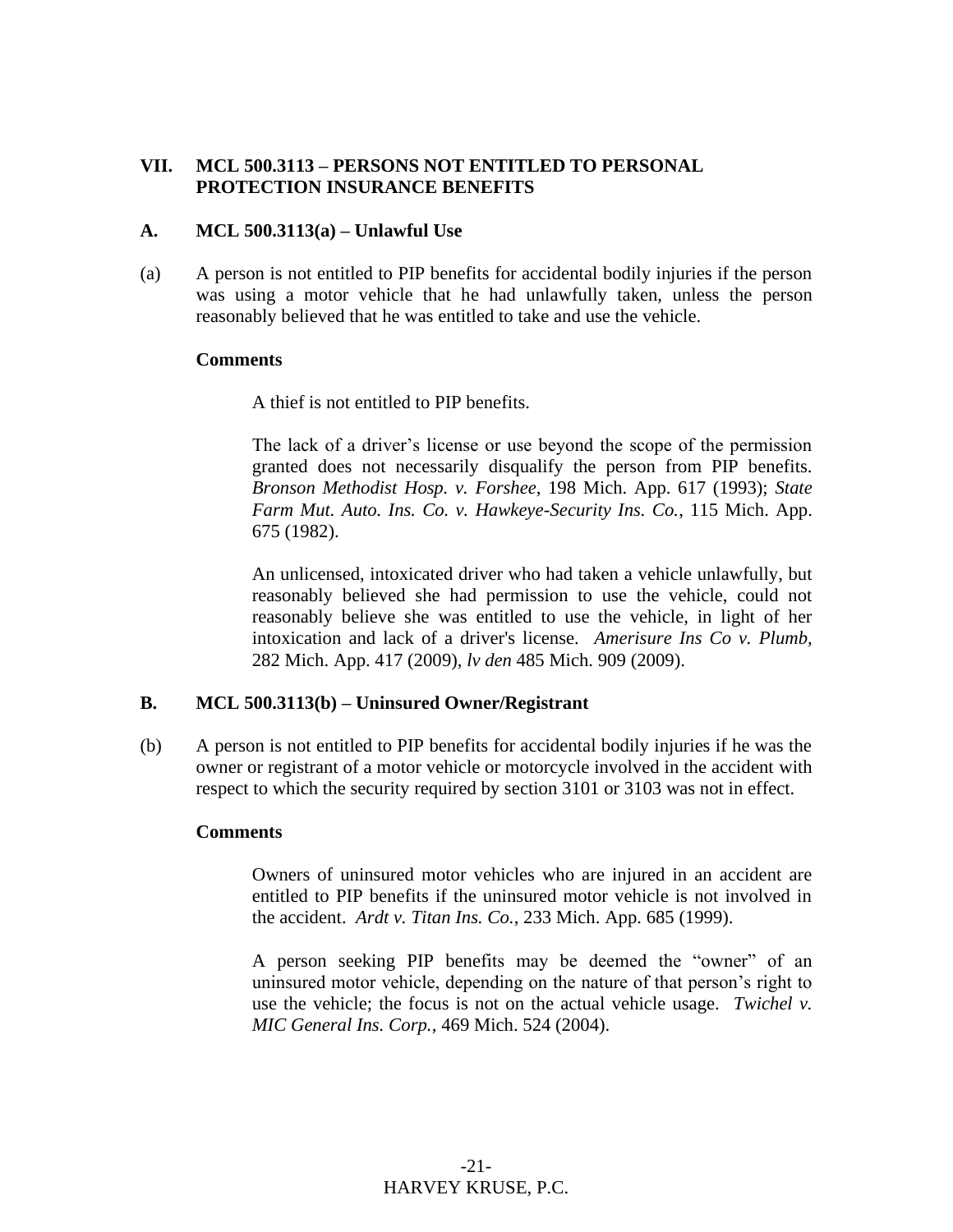#### **C. MCL 500.3113(c) – Non-Michigan Resident**

- (c) A person is not entitled to PIP benefits for accidental bodily injuries if he was not a resident of Michigan, was occupying a motor vehicle or motorcycle not registered in Michigan, and was not insured by an insurer that had filed a certificate in compliance with section 3163.
	- *Note: Effective June 11, 2019, MCL 500.3113(c) was amended to provide among the group of persons not entitled to be paid personal protection insurance benefits, a person who was not a resident of this state unless the person owned a motor vehicle registered and insured in this state. MCL 500.3113 (c). Previously, an insurer authorized to transact automobile insurance in this state had to certify that it would pay personal protection insurance benefits to its insured out-of-state residents, and claimants injured as a result of those out-of-state residents' ownership, operation, maintenance or use of a motor vehicle, in accordance with the No-Fault Act.*

#### **VIII. MCL 500.3114 and MCL 500.3115 – PRIORITY PROVISIONS**

#### **A. MCL 500.3114(1) – General Priority Rule**

(1) A no-fault PIP policy applies to accidental bodily injury from a motor vehicle accident to the person named in the policy, his spouse, and a relative of either if domiciled in the same household.

#### **Comments**

In general, an injured party must seek PIP benefits from his own insurer first, regardless of whether his vehicle is involved in the accident. *Farmers Ins. Exchange v. AAA of Michigan*, 256 Mich. App. 691 (2003).

Estranged spouses who do not live in the same household as the named insured, but who are not yet legally divorced, are covered by the insured's no-fault policy. However, relatives of the named insured or his or her spouse must live in the same household as the named insured to be covered. *Auto Club Ins. Ass'n v. State Farm Ins. Cos.*, 221 Mich. App. 154 (1997).

College students who depend on their parents for support are covered by their parents' no-fault policy when they return home for the summer.

In determining whether a relative is domiciled with the name insured, courts look at (1) whether the relative maintains possessions at the home;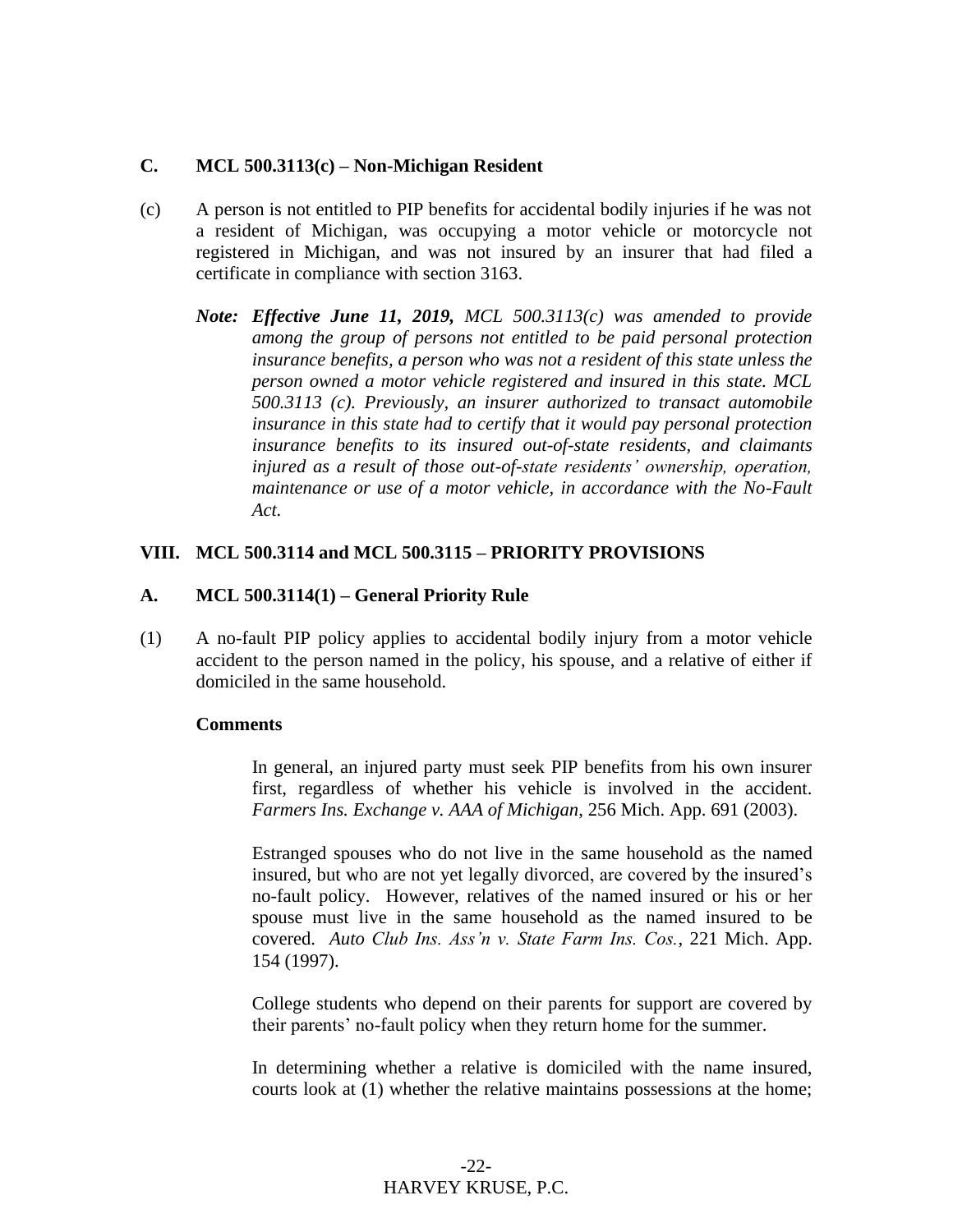(2) whether the relative has the insured's address on his driver's license; (3) whether the relative receives mail at the insured's address; (4) whether the relative maintains a separate room at the insured's home; and (5) whether the relative depends on the insured for support.

#### **B. MCL 500.3114(2) and (3) – Exceptions**

- (2) A person suffering accidental bodily injury as an operator or passenger of a motor vehicle that is operated in the business of transporting passengers shall receive nofault benefits from the insurer of the motor vehicle. This rule does not apply to passengers of a school bus, a bus operated by a common carrier, a bus operating under a government transportation program, a bus for a non-profit organization, an insured taxicab, and a bus operated by a canoe, watercraft, bicycle, or horse livery used only to transport passengers to and from a destination point.
- (3) An employee, his spouse, or a relative of either domiciled in the same household who suffers accidental bodily injury as an occupant of a motor vehicle owned or registered by the employer shall receive PIP benefits from the insurer of the vehicle.

#### **Comments**

A primary purpose test is applied to determine whether the motor vehicle was "operated in the business of transporting passengers" at the time of the accident. Therefore, a daycare provider's act of transporting children in their care to school incidental to her daycare business was not operating her personal car in the business of transporting passengers. *Farmers Ins. Exchange v. AAA of Michigan*, 256 Mich. App. 691 (2003).

#### **C. MCL 500.3114(4) – Occupants of Motor Vehicles**

- (4) Except as provided in MCL 500.3114(1), (2), or (3), a person suffering accidental bodily injury from a motor vehicle accident as an occupant of a motor vehicle shall recover no-fault benefits first from the insurer(s) of the owner of the motor vehicle that was occupied, and then from the insurer(s) of the operator of the motor vehicle that was occupied. Where an owner owns more than one vehicle, insured by more than one company, all insurers of the owner are in equal priority for payment of benefits, regardless of which insurer insured the vehicle involved. *Pioneer State Insurance Company v Titan Insurance Company,* 252 Mich App 330 (2002).
	- *Note: MCL 500.3114(4) was amended effective June 11, 2019 to provide that the occupant of a motor vehicle not covered under a personal injury protection policy shall claim personal protection insurance benefits from the Assigned Claims Facility. Previously, such an occupant claimed*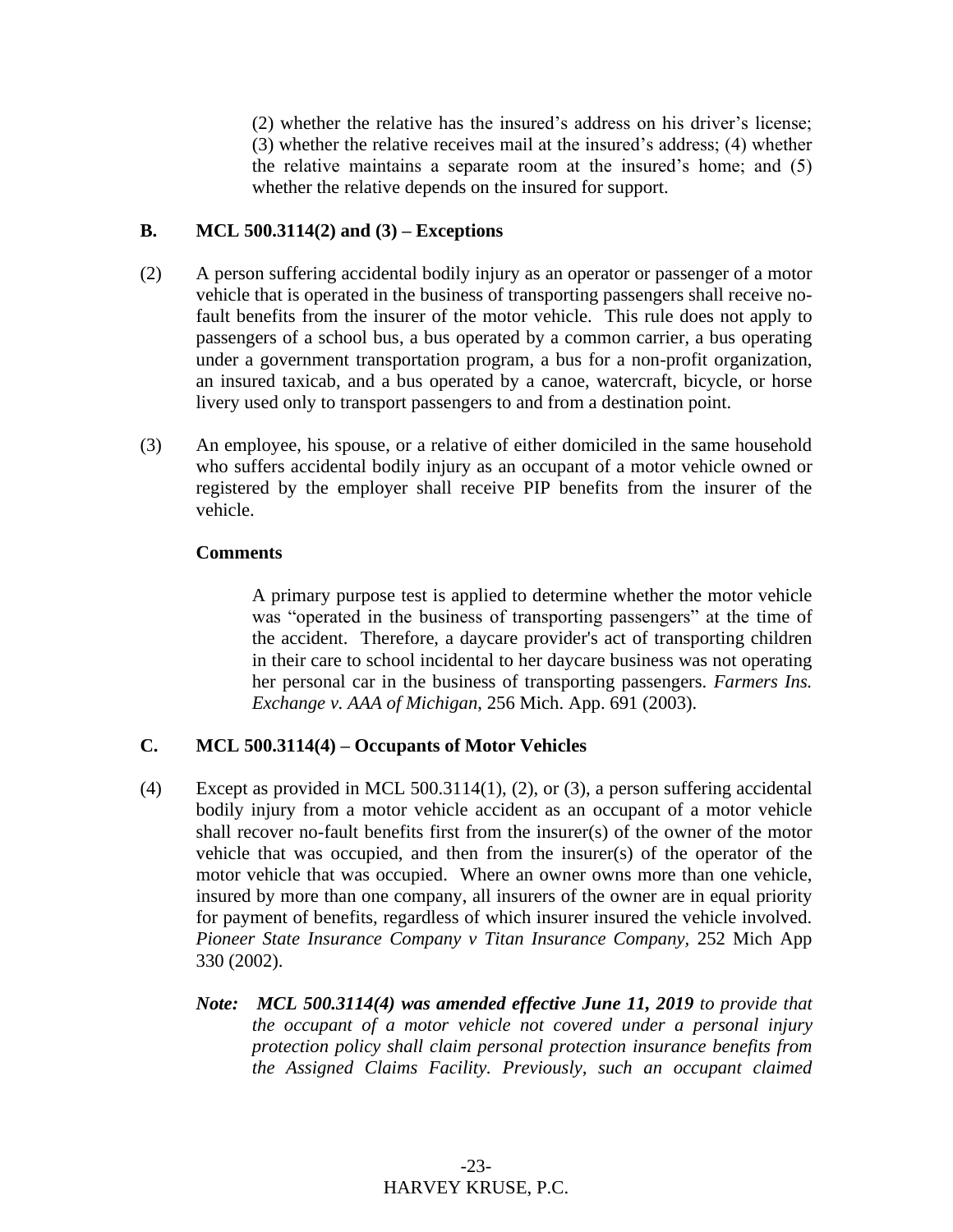*benefits from the insurer of the owner(s) or, if none, insurers of the operator of the vehicle occupied.* 

#### **D. MCL 500.3114(5) – Motorcyclists**

(5) A person suffering accidental bodily injury as an operator or passenger of a motorcycle involved in an accident with a motor vehicle shall recover PIP benefits first from the insurer of the owner or registrant of the motor vehicle, then from the insurer of the operator of the motor vehicle, then from the insurer of the operator of the motorcycle, and then from the insurer of the owner of the motorcycle.

#### **Comments**

"Involved in an accident" means more than being in the wrong place at the wrong time. It generally includes a moving vehicle or a stopped vehicle that is struck by a moving vehicle and propelled into a motorcyclist. A motor vehicle that cuts off a motorcyclist may be "involved in the accident", even in the absence of actual physical contact. *Bromley v. Citizens Ins. Co. of America*, 113 Mich. App. 131 (1982). A stopped motor vehicle that a thrown motorcyclist lands upon is not "involved in the accident" if it did not contribute to the accident. *Bachman v. Progressive Casualty Ins. Co.*, 135 Mich. App. 641 (1984).

#### **E. MCL 500.3115(1) & (2) – Pedestrians/Bicyclists/Other Non-Occupants**

- (1) A person suffering accidental bodily injury while not an occupant of a motor vehicle shall collect PIP benefits in the following order of priority:
	- 1. First from insurers within their own household per MCL 500.3114(1);
	- 2. Then, if there is no coverage per MCL 500.3114(1), from the insurers of owners or registrants of motor vehicles involved in the accident;
	- 3. Finally from insurers of operators of the motor vehicles involved in the accident.
- (2) If more than one motor vehicle is involved, and two or more insurers from the same priority level are paying PIP benefits, an insurer is entitled to partial recoupment from the other insurers on the same level of priority, along with a reasonable amount for processing the claim.
	- *Note: MCL 500.3115 was amended effective June 11, 2019 to provide that persons injured in motor vehicle accidents who are not covered by a personal injury protection policy while not an occupant of a motor vehicle, i.e., bicyclists, pedestrians, shall claim their benefits from the assigned claims facility. Previously, such persons claimed benefits from*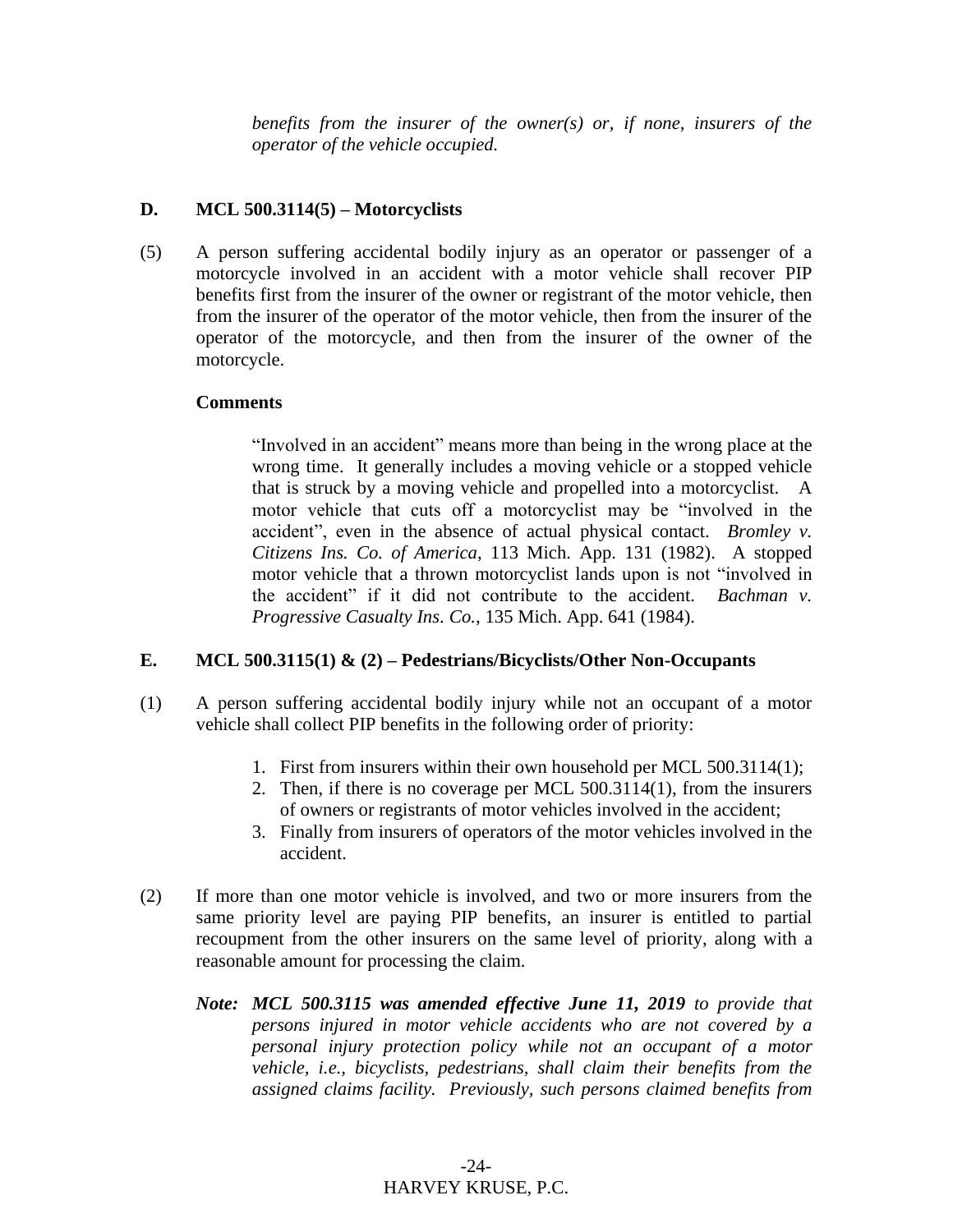*the insurers of the owner(s) or operator(s) of motor vehicles involved in the accident.*

#### **IX. MCL 500.3121 and MCL 500.3123 – PROPERTY PROTECTION INSURANCE**

#### **A. MCL 500.3121 – Property Protection Benefits**

- (1) "Under property protection insurance an insurer is liable to pay benefits for accidental damage to tangible property arising out of the ownership, operation, maintenance, or use of a motor vehicle as a motor vehicle subject to the provisions of this section and sections 3123, 3125, and 3127. However, accidental damage to tangible property does not include accidental damage to tangible property, *other than the insured motor vehicle*, that occurs within the course of a business of repairing, servicing, or otherwise maintaining motor vehicles." (Emphasis added)
- (2) Property protection benefits are due without regard to fault.
- (3) "Damage to tangible property consists of physical injury to or destruction of the property and loss of use of the property so injured or destroyed."
- (4) "Damage to tangible property is accidental, as to a person claiming property protection insurance benefits, unless it is suffered or caused intentionally by the claimant. Even though a person knows that damage to tangible property is substantially certain to be caused by his or her act or omission, he or she does not cause or suffer such damage intentionally if he or she acts or refrains from acting for the purpose of averting injury to any person, including himself or herself, or for the purpose of averting damage to tangible property."
- (5) "Property protection insurance benefits consist of the lesser of reasonable repair costs or replacement costs less depreciation and, if applicable, the value of loss of use. However, property protection insurance benefits paid under 1 policy for damage to all tangible property arising from 1 accident shall not exceed \$1,000,000.00."

#### **Comments**

Under subsection (1), damage that occurred "within the course of a business" included damage caused to a car mechanic's business due to a faulty wire in an automobile unrelated to the reason the motor vehicle was in for repairs. Thus, under subsection (1) the no-fault insurer was not liable for the damage because it occurred within the course of the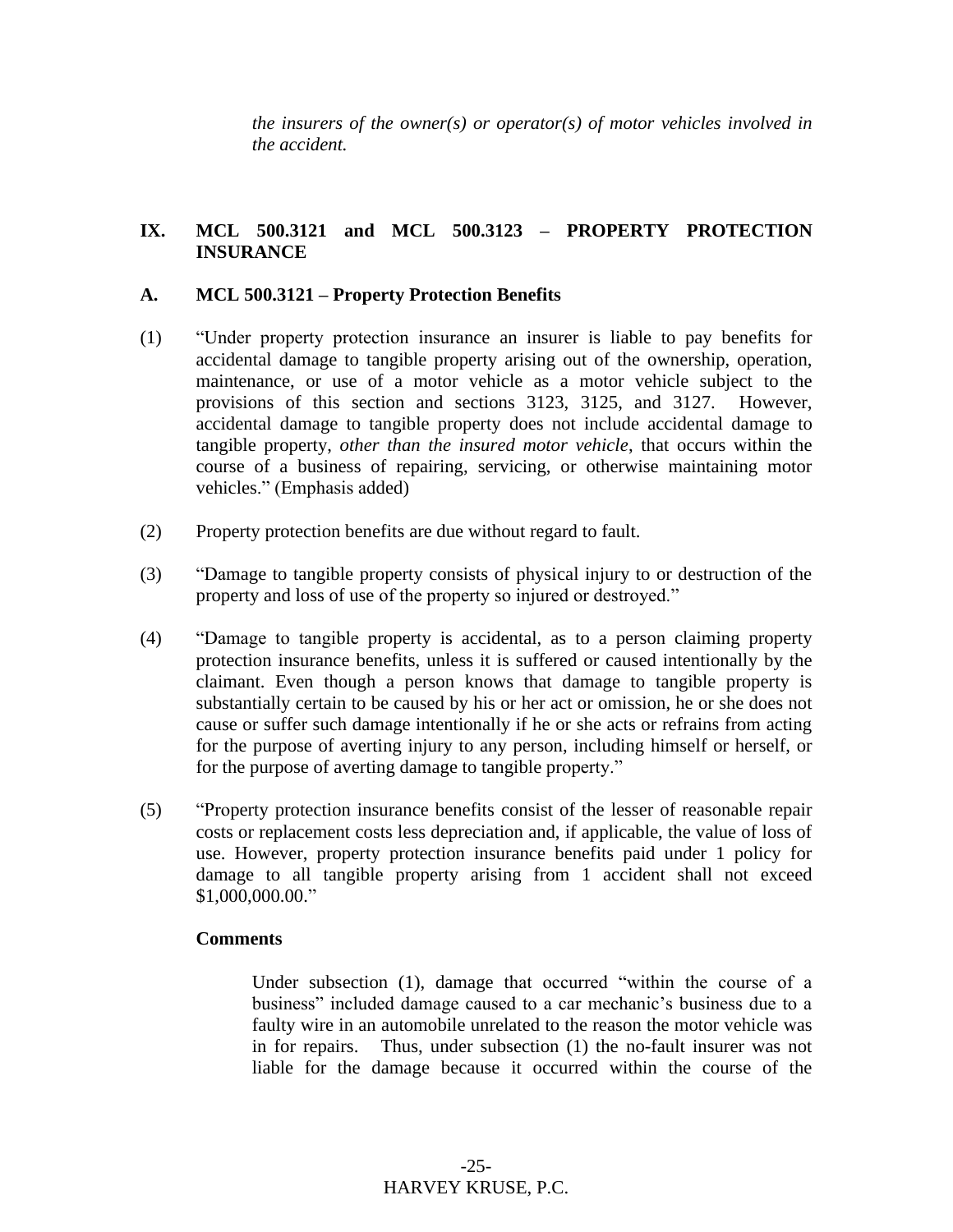mechanic's business. *Universal Underwriters Ins. Group v. Auto Club Ins. Ass'n*, 256 Mich. App. 541 (2003).

*Turner v. Auto Club Ins. Ass'n*, 448 Mich. 22 (1995), held that "involved in the accident" means that the motor vehicle being operated or used as a motor vehicle must actively, rather than passively, contribute to the accident. A "but for" connection between the motor vehicle's use and the damage resulting from the accident is insufficient to establish the motor vehicle's involvement in the accident. However, neither physical contact nor fault is necessary to show involvement. Only one of the motor vehicles needs to be linked to the damage, and the liability of the other motor vehicles depends on whether or not each had an active link to the accident, regardless of whether that particular motor vehicle's use actually gave rise to the tangible damage. The insurer of a stolen motor vehicle being operated by the thief is still responsible for the damage that occurred to tangible property and for the payment of property protection benefits.

The "arising out of" language from subsection (1) has the same meaning as in other sections of the No-Fault Act; there must be more than a fortuitous, incidental, or "but for" connection between the ownership, maintenance, use, or operation of the motor vehicle as a motor vehicle and the accident causing the damage. In essence, once the accident arises out of the operation, maintenance, ownership, or use of at least a single motor vehicle as a motor vehicle, and tangible property damage occurs, the insurers of all motor vehicles involved in the accident are potentially liable for property protection benefits. Thus, the insurers of the truck that collided with the building, the police car involved in the chase, and the other motor vehicles involved were responsible for sharing in the payment of property protection benefits.

Filing suit against the named insured does not preserve the remedy against the insurer since the action is properly brought only against the insurer. *Matti Awdish, Inc. v. Williams*, 117 Mich. App. 270 (1982); *Home Ins. Co. v. Rosquin*, 90 Mich. App. 682 (1979).

Under subsection (3), "loss of use" is not defined and thus must be construed according to its ordinary and commonly understood meaning. Thus, "loss of use" includes lost profits from business interruption. *Michigan Mut. Ins. Co. v. CNA Ins. Cos.*, 181 Mich. App. 376 (1989).

The Court of Appeals held that the trial court erred in striking the plaintiff's claim for loss of use of the vehicle and the resulting loss of profits, when the insurer failed in good faith to timely settle the insurance claim. The plaintiff sued his insurance carrier due to the handling of his claim for collision damage involving his tractor rig. The plaintiff claimed the loss of use of the vehicle resulted in loss of business revenue normally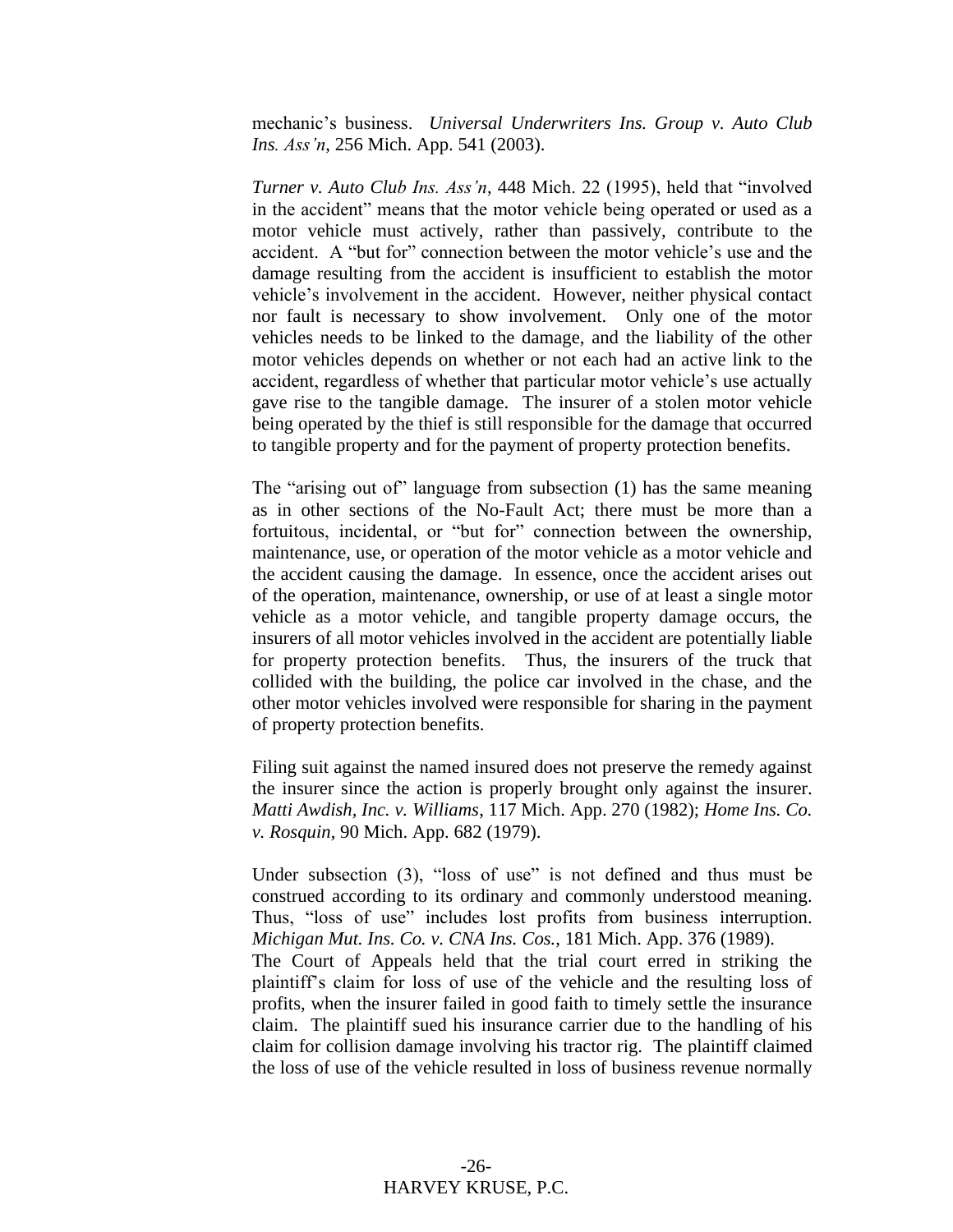generated by the vehicle. *Wendt v. Auto Owners Ins. Co.*, 156 Mich. App. 19 (1986).

Based on *Michigan Mut.* and *Wendt*, the phrase "loss of use" of tangible property, i.e. a reasonably parked motor vehicle, may include the cost of renting a replacement vehicle during the loss of use and while the vehicle is being repaired since these damages are not excluded under MCL 500.3123. As yet there are no reported cases directly on point regarding this matter.

#### **B. MCL 500.3123 – Property Protection Benefits Exclusion**

- (1) Damage to the following types of vehicles is excluded from property protection benefits:
	- (a) Vehicles and their contents, including trailers, operated or designed for operation upon a public highway by power other than muscular power, unless the vehicle is parked in a manner as not to cause unreasonable risk of the damage which occurred.

#### **C. MCL 500.3145(2) – Property Protection Statute of Limitations**

The statute of limitations for a lawsuit seeking property protection insurance benefits is one year from the date of the accident. MCL 500.3145(2).

#### **Comments**

The Michigan Supreme Court allowed recovery on a claim for loss of business interruption after a business was damaged by a motor vehicle and applied the doctrine of equitable estoppel to extend the statute of limitations due to the defendant's negotiation tactics that caused the plaintiff to defer its claim in good faith reliance on the defendant's representations. *Cincinnati Ins. Co. v. Citizens Ins. Co.*, 454 Mich. 263 (1997).

#### **X. MCL 500.3151 - MCL 500.3153 – PROCEDURE FOR QUESTIONING CLAIMS FOR PERSONAL AND PROPERTY PROTECTION INSURANCE BENEFITS**

#### **A. MCL 500.3151 – Mandatory Mental or Physical Independent Examinations**

When the mental or physical condition of a person is material to a claim that has been or may be made for past or future personal protection insurance benefits, the person shall submit to mental or physical examination by physicians. These examinations are commonly referred to as independent medical examination. A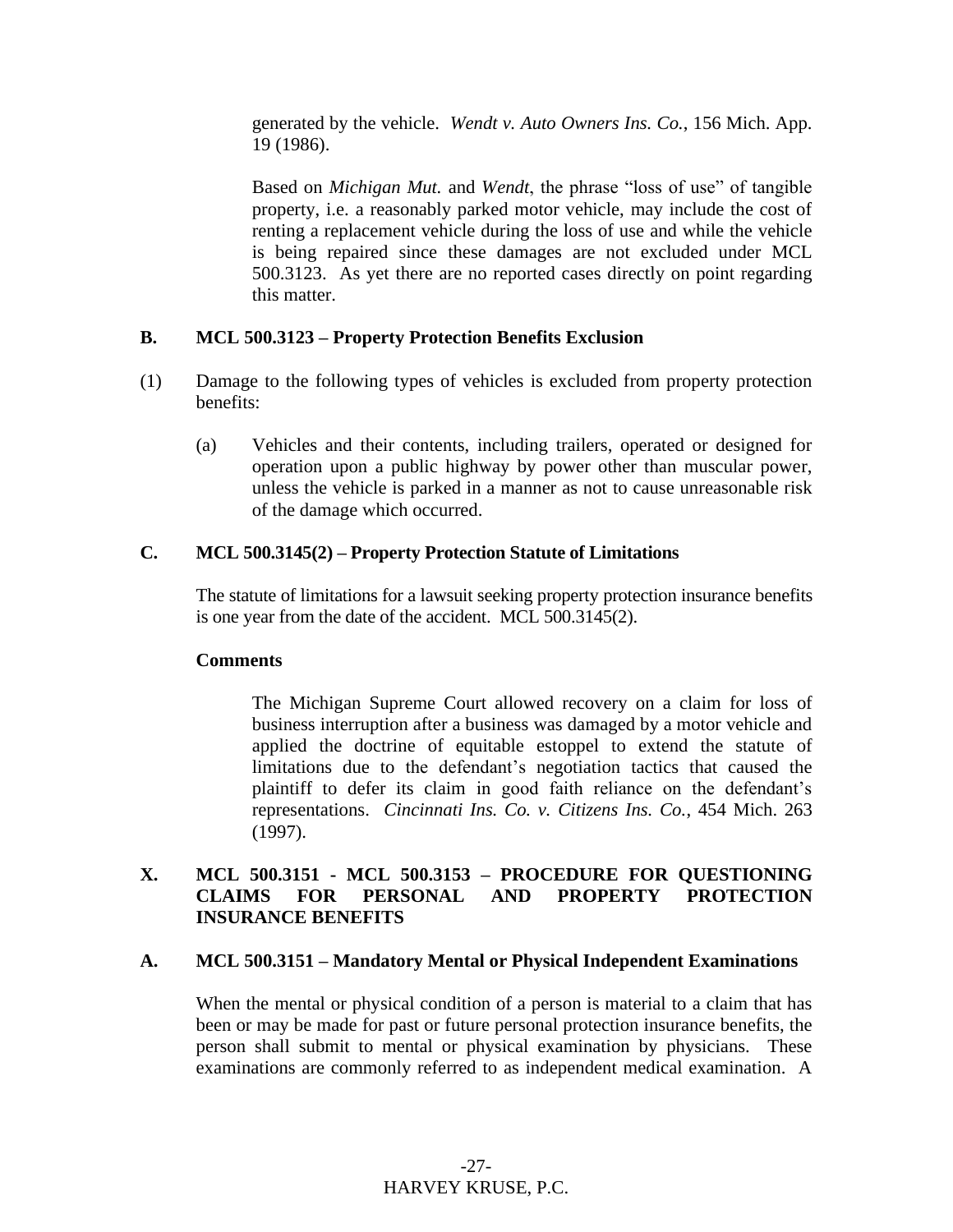personal protection insurer may include reasonable provisions in a personal protection insurance policy providing for such examinations.

*Note: MCL 500.3151 was amended, effective June 11, 2019, to provide that the physician who conducts the examination must be licensed in the State of Michigan, board certified or board eligible to practice in the area appropriate to the injured party's condition, and that during the year immediately preceding the examination, the physician must have devoted the majority of his professional time to clinical practice appropriate to the injured party's condition, or the instruction of students in an accredited medical school, or accredited residency or clinical research program for physicians, in the applicable specialty. Additionally, if care is being provided to the person to be examined by a specialist, the examining physician must specialize in the same specialty as the physician providing the care, and if the physician providing the care is board certified in the specialty, the examining physician must be board-certified in that specialty. MCL 500.3157(2). These are new requirements.*

#### **B. MCL 500.3152 – IME Reports and Waiver of Privilege**

If requested by a person examined (i.e. the claimant), a party causing an examination to be made (i.e. the insurer) shall deliver to him a copy of every written report concerning the examination rendered by an examining physician, at least 1 of which reports shall set out his findings and conclusions in detail. After such request and delivery, the insurer is entitled upon request to receive from the claimant every written report available to him or his representative concerning any examination relevant to the claim, previously or thereafter made, of the same mental or physical condition, and the names and addresses of physicians and medical care facilities rendering diagnoses or treatment in regard to the injury or to a relevant past injury, and shall authorize the insurer to inspect and copy records of physicians, hospitals, clinics or other medical facilities relevant to the claim. By requesting and obtaining a report of the examination so ordered or by taking the deposition of the examiner, the claimant waives any privilege he may have, in relation to the claim for benefits, regarding the testimony of every other person who has examined or may thereafter examine him in respect of the same mental or physical condition.

#### **C. MCL 500.3153 – Refusal to Submit to IME or to Make Records Available**

A court may make any such orders in regard to the refusal to comply with sections 3151 and 3152 "as are just," except an order to arrest a person for disobeying an order to submit to a physical or mental examination. The orders that may be made in regard to such a refusal include, but are not limited to:

(a) An order that the mental or physical condition of the disobedient person shall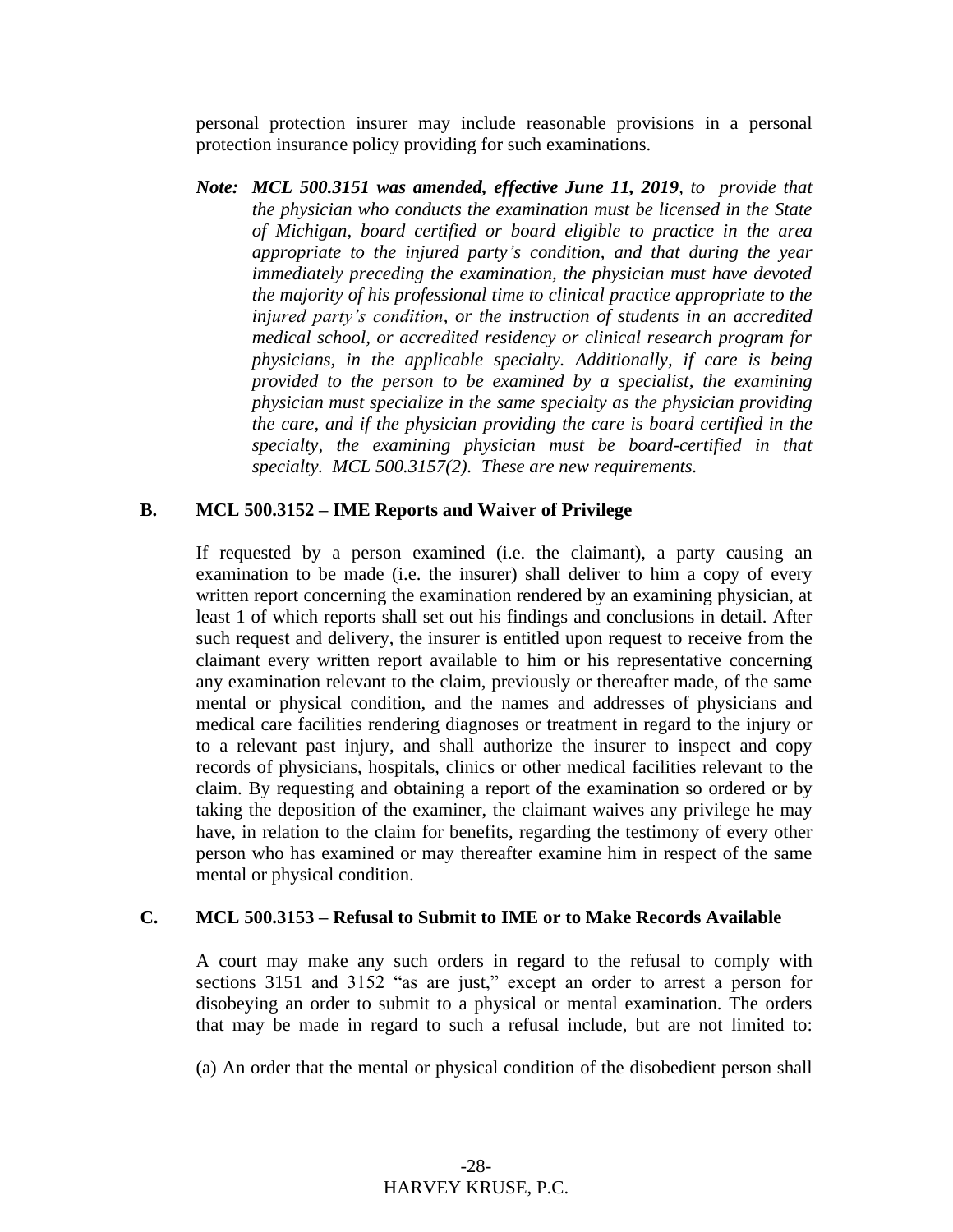be taken to be established for the purposes of the claim in accordance with the contention of the party obtaining the order.

(b) An order refusing to allow the disobedient person to support or oppose designated claims or defenses, or prohibiting him from introducing evidence of mental or physical condition.

(c) An order rendering judgment by default against the disobedient person as to his entire claim or a designated part of it.

(d) An order requiring the disobedient person to reimburse the insurer for reasonable attorneys' fees and expenses incurred in defense against the claim.

(e) An order requiring delivery of a report, in conformity with section 3152, on such terms as are just, and if a physician fails or refuses to make the report a court may exclude his testimony if offered at trial.

#### **Comments**

The Court of Appeal held that where an insured "repeatedly" breached his duty to appear for an independent medical examination, an insurer may properly suspend benefits pending completion of any requisite independent medical examination. *Roberts v. Farmers Ins Exch,* 275 Mich. App. 58 (2007).

#### **D. Examination Under Oath**

Examinations under oath (EUO) are frequently performed prior to suit to investigate and assess the value of claims. The Michigan Court of Appeals recently held that as a matter of first impression, an EUO provision in a personal protection insurance policy was invalid as contrary to the no-fault statutes with respect to a claim for first-party no-fault benefits. Thus, the court held that the insurer could not deny the claim for first-party no-fault benefits based on the insured's refusal to submit to an EUO. However, the court also held that the EUO provision was enforceable as part of the uninsured motorist policy, and therefore, the trial court appropriately dismissed the claim for uninsured motorist benefits *without prejudice*. As an aside, uninsured motorist coverage is an optional coverage in Michigan controlled by the policy language and not mandated nofault coverage controlled by statute. *Cruz v. State Farm Mut. Auto. Ins. Co.*, 241 Mich. App. 159 (2000).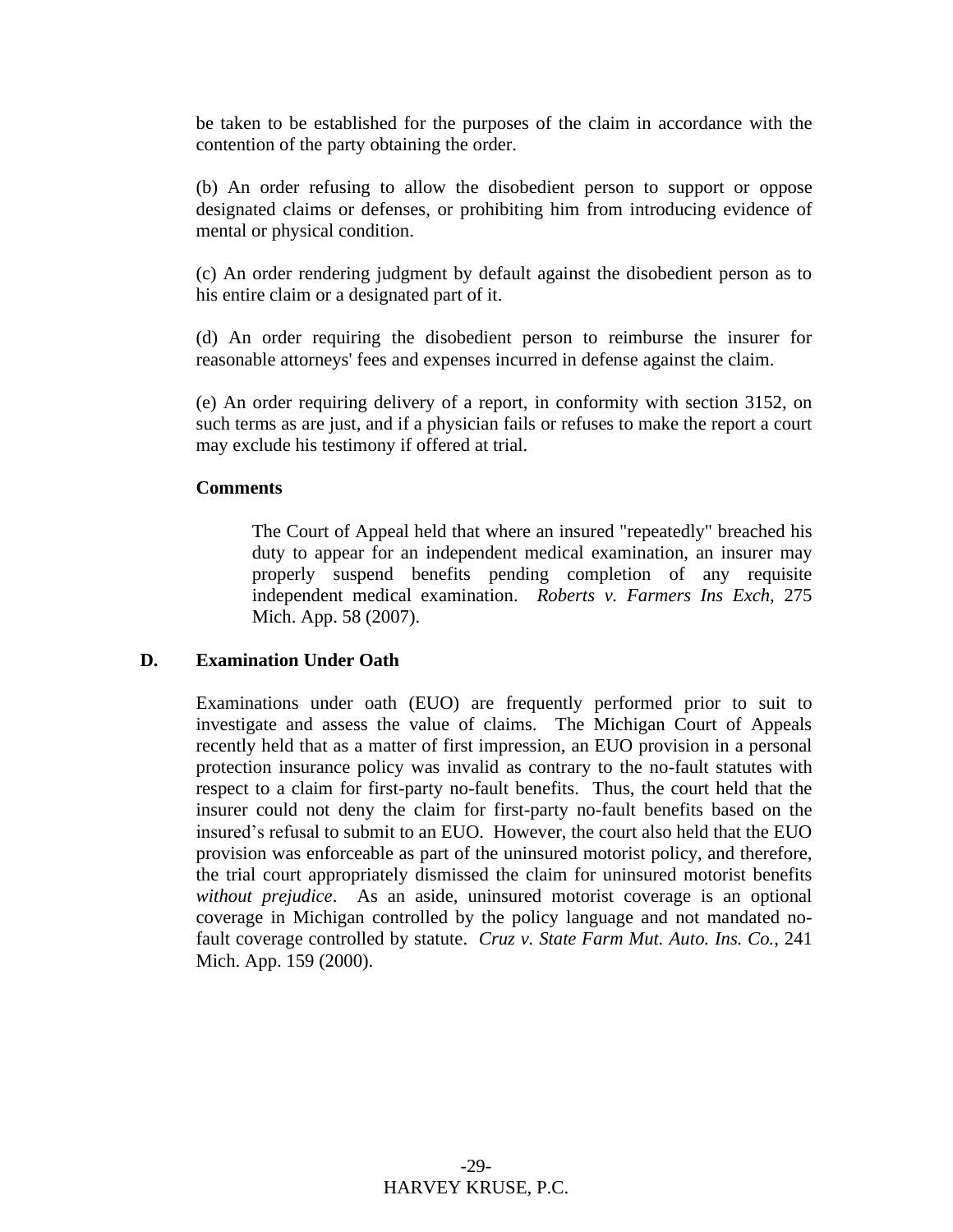#### **XI. MCL 500.3135(3)(e), (4), (5), AND (6) – MINI-TORT**

#### **A. Introduction**

Mini-tort economic damages should not be confused with property protection insurance benefits pursuant to MCL 500.3121 through MCL 500.3127. MCL 500.3123 specifically excludes damages to vehicles and their contents "unless the vehicle is parked in a manner as not to cause unreasonable risk of the damage which occurred." MCL 500.3123 specifically refers to "vehicles," which is broader than the term "motor vehicle."

**Mini-tort economic damages are recoverable only for damage to motor vehicles as defined in the no-fault statute and to the extent that the damages are not covered by insurance up to \$3,000.** Damages shall be on the basis of comparative fault but shall not be assessed in favor of a party more than 50% at fault.

#### **B. Applicability of Mini-Tort**

- (3)(d) Notwithstanding any other provision of law, tort liability arising from the ownership, maintenance, or use within this state of a motor vehicle with respect to which the security required by section 3101 was in effect is abolished except as to . . . [d]amages up to \$3,000.00 to a motor vehicle, to the extent that the damages are not covered by insurance.
- (1) In an action for damages in mini-tort:
	- (a) "Damages shall be assessed on the basis of comparative fault, except that damages shall not be assessed in favor of a party who is more than 50% at fault." MCL 500.3135(4)(a).
	- (b) Coverage for mini-tort is not a required component of residual liability pursuant to MCL 500.3131.
- (5) Actions in mini-tort "shall be commenced, whenever legally possible, in the small claims division of the district court or the municipal court. If the defendant or plaintiff removes the action to a higher court and does not prevail, the judge may assess costs." Notably, parties proceeding in the small claims division *cannot* be represented by attorneys, and thus removal from small claims to the general civil docket of the district court is routinely granted once a party retains counsel.
- (6) A decision of a court made as to a mini-tort has no res judicata, or binding, effect on any other proceeding or litigation.

#### **Comments**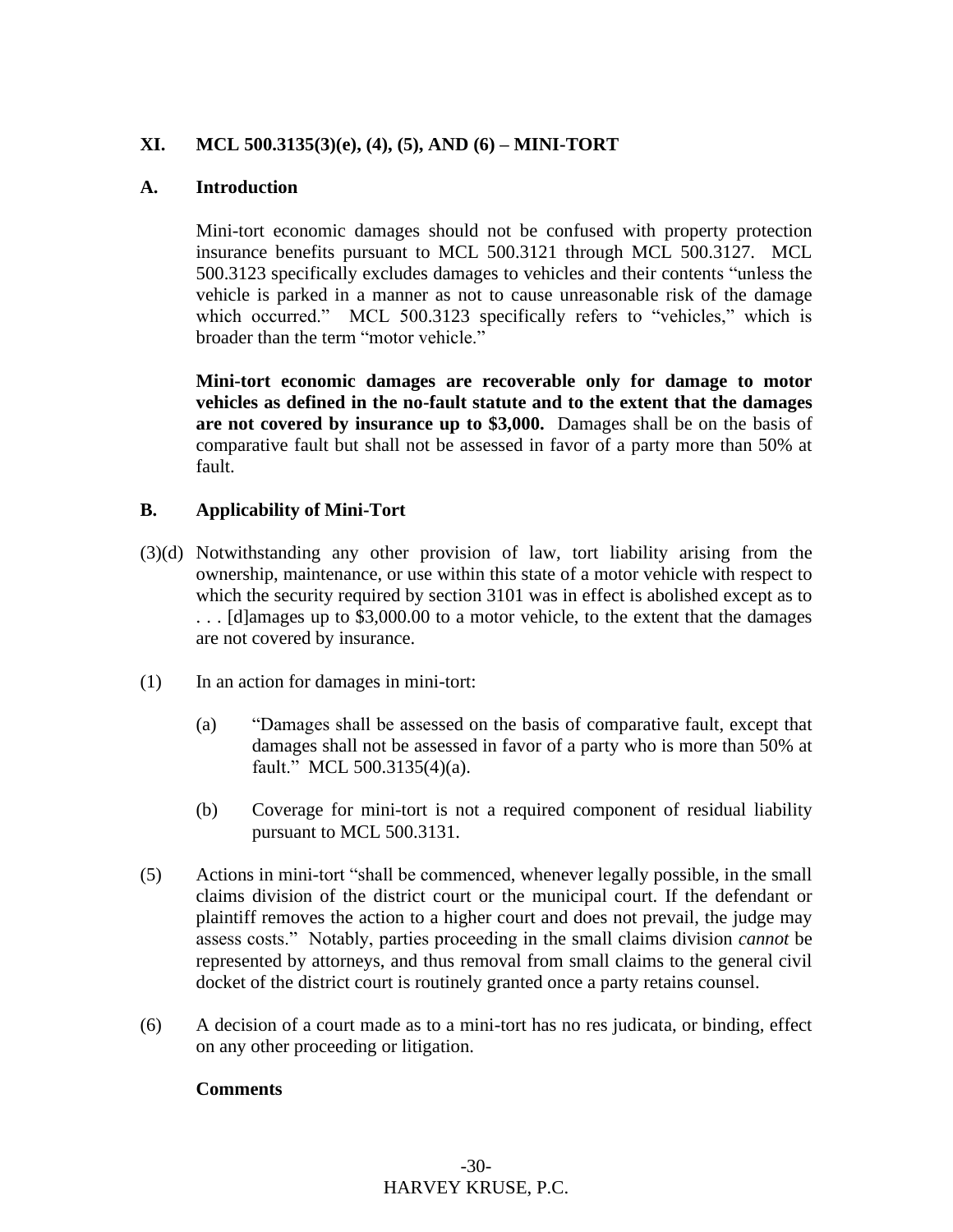In a situation involving two motor vehicles, neither of which are reasonably parked at the time of the accident, recovery under mini-tort is limited on the basis of comparative fault and, to the extent that the damages are not covered by insurance, up to \$1,000. An issue may be whether the motor vehicle involved has broad, standard, or limited form collision coverage. For example, the motor vehicle insured with broad form collision coverage that is 50% or less than 50% at fault *arguably* has no uninsured loss since by the terms of the insurance contract the deductible is in essence waived and/or covered by the policy. Standard form collision usually means that there will be a deductible. The limited form collision may or may not have a deductible, but the insured must be 50% or less or less than 50% at fault *generally* before the deductible is waived and/or covered by the insurance policy. There are no known published cases in Michigan addressing this issue.

Mini-tort does not apply to a reasonably parked motor vehicle because under MCL 500.3123(1)(a), the reasonably parked motor vehicle is not considered a vehicle. However, a claimant of a reasonably parked motor vehicle is entitled to get all damages to tangible property, including loss of use of the property injured or destroyed, as a component of no-fault property protection damages (MCL 500.3121) rather than under mini-tort (MCL 500.3135(3)(d)). The priority of recovery for a reasonably parked vehicle that is considered a tangible piece of property, such as a mailbox or house, would be in the priority set forth in MCL 500.3125. Under MCL 500.3123(1)(a), "a properly parked motor vehicle was thus treated under the act as non-vehicular property for the purposes of payment of property protection insurance benefits." *Miller v. Auto Owners Ins. Co.*, 411 Mich. 633 (1981).

Since a motorcycle is not a motor vehicle, there is no recovery for damage to a motorcycle under the mini-tort provision as a result of a collision with a motor vehicle. *Nerat v. Swacker*, 150 Mich. App. 61 (1986). However, a reasonably parked motorcycle, as set forth in MCL 500.3123(1)(a), is not a vehicle and may be entitled to recover property protection benefits pursuant to MCL 500.3121. *Miller v. Auto Owners Ins. Co.*, 411 Mich. 633 (1981).

Since mini-tort is in essence a tort action, the statute of limitations would be three years from the accrual date of the claim, which is usually the date of the accident.

#### **XII. COLLISION DAMAGE**

Other than in a mini-tort situation, collision damage is not a part of the no-fault statutory scheme. **MCL 500.3101** *et. seq.*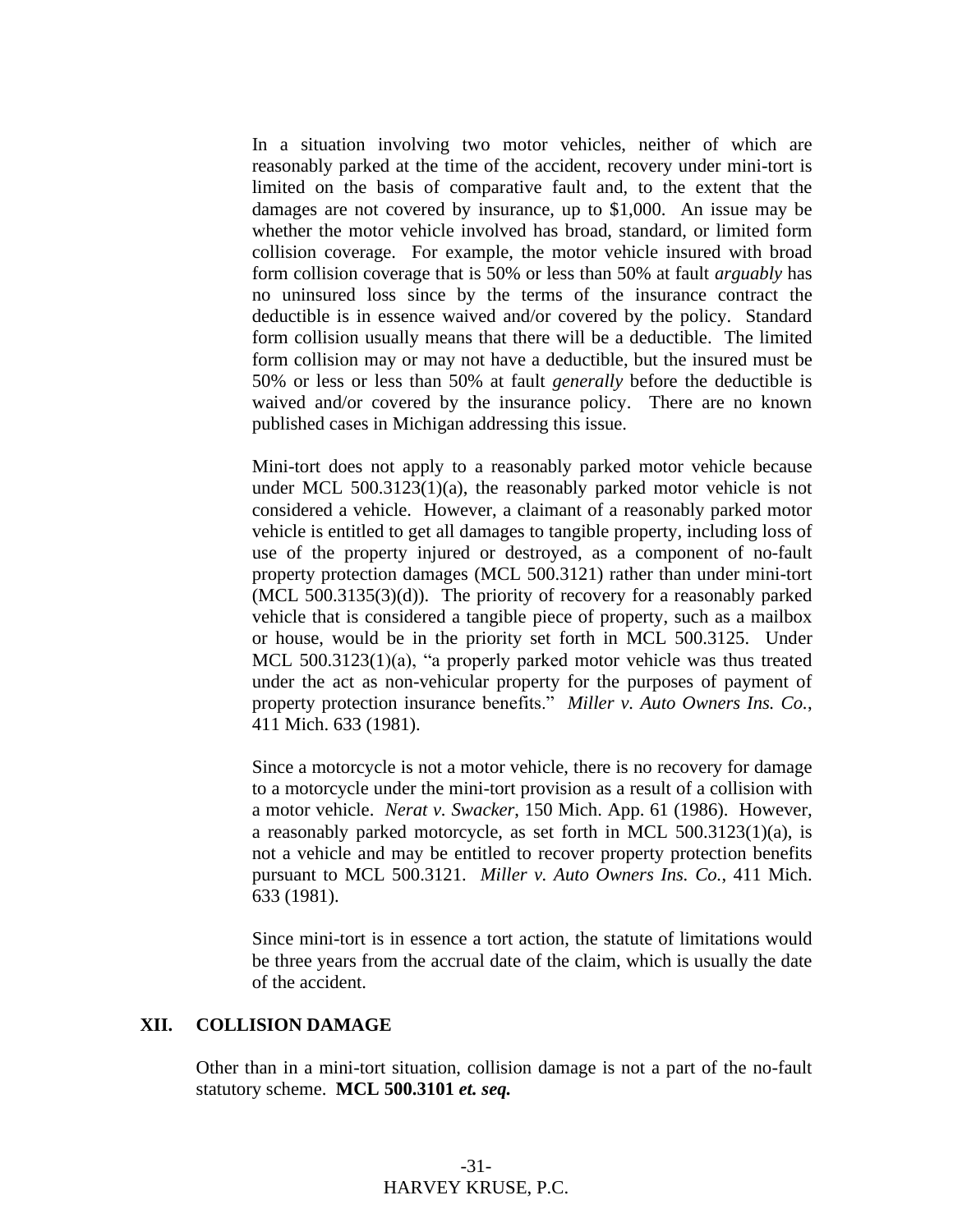Collision coverage is *not* mandatory in Michigan. However, pursuant to **MCL 257.520(g)**, any policy which grants the coverage mandated by Michigan's No-Fault Act may also grant any lawful coverage in excess of or in addition to the coverage specified for a motor vehicle liability policy, and any such excess or additional coverage shall not be subject to the provisions of Michigan's Financial Responsibility Act.

Under **MCL 500.3037**, when a new applicant for no-fault insurance completes a written application to the insurer, the insurer must offer both limited collision coverage and broad-form collision coverage. **MCL 500.3037(1)(a)** defines limited coverage as coverage "which shall pay for collision damage to the insured vehicle without a deductible amount when the operator of the vehicle is not substantially at fault in the accident from which the damage arose." **MCL 500.3037(1)(b)** defines broad-form collision as "coverage which shall pay for collision damage to the insured vehicle regardless of fault, with deductibles in such amounts as may be approved by the Commissioner, which deductibles shall be waived if the operator of the vehicle is not substantially at fault in the accident from which the damage arose." Collision damage does not include losses customarily insured under comprehensive coverage. **MCL 500.3037(7)(a).** Further, "substantially at fault" is defined as "a person's action or inaction was more than 50% of the cause of the accident." **MCL 500.3037(7)(b).**

If the applicant chooses to reject collision coverage, the applicant must sign a written rejection either on a separate form or as part of the application, or some combination thereof, as approved by Michigan's Insurance Commissioner. At least annually, or at the time of vehicle addition or deletion on a policy, and on a form approved by the Insurance Commissioner, the insurer must inform the policyholder of the current status of the collision coverage, the collision coverage available under the policy, the rights of the insured in the event of damage to the insured vehicle under each collision option, and procedures for the policyholder to follow if he wishes to change the current collision coverage. **MCL 500.3037(6).**

As described in Section XV, *supra*, mini-tort economic damages are recoverable only for damage to motor vehicles as defined in the no-fault statute *to the extent the damages are not covered by insurance*. Mini-tort damages may only be recovered up to \$1,000. Thus, if the insurance company waives the deductible, it arguably cannot sue the responsible party in a subrogation action for mini-tort because mini-tort is only for damages to motor vehicles to the extent that damages are not covered by insurance. In the alternative, an insurance company can argue that the responsible party should not benefit from the insured's payment of his premium and the terms of his insurance contract. There are no known cases addressing this issue in Michigan.

#### **XIII. MCL 500.3163 – CERTIFICATION**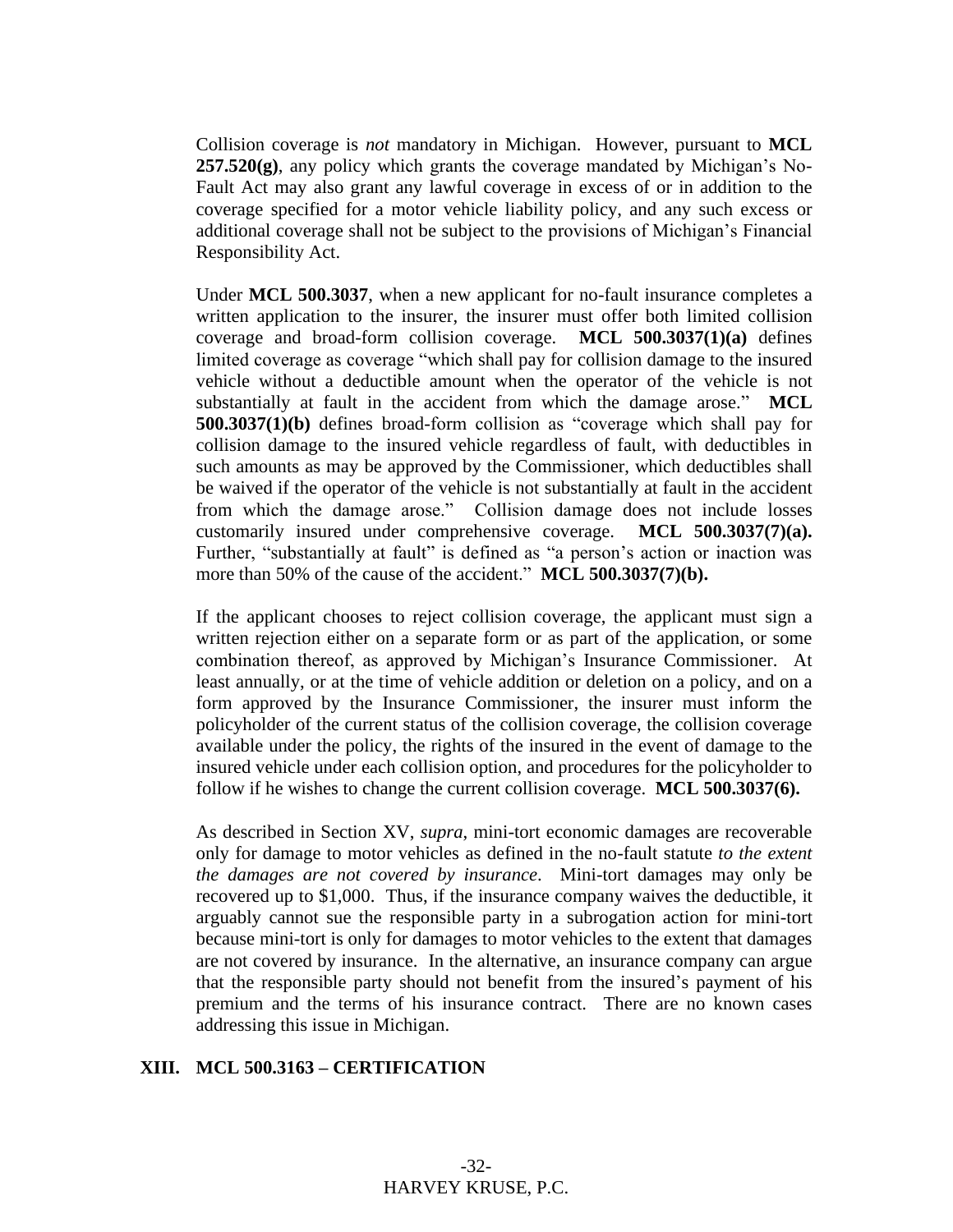- (1) "An insurer authorized to transact automobile liability insurance and personal and property protection insurance in this state shall file and maintain a written certification that any accidental bodily injury or property damage occurring in this state arising from the ownership, operation, maintenance, or use of a motor vehicle as a motor vehicle by an out-of-state resident who is insured under its automobile liability insurance policies, is subject to the personal and property protection insurance system under this act."
- (4) If an insurer of an out-of-state resident is required to provide benefits under subsections (1) to (3) to that out-of-state resident for accidental bodily injury for an accident in which the out-of-state resident was not an occupant of a motor vehicle registered in this state, the insurer is only liable for the amount of ultimate loss sustained up to \$500,000.00. Benefits under this subsection are not recoverable to the extent that benefits covering the same loss are available from other sources, regardless of the nature or number of benefit sources available and regardless of the nature or form of the benefits.

#### **Comments**

MCL 500.3163, through its language "occurring in this state," clearly holds that the statute only applies to accidents occurring in the state of Michigan. Liability for non-resident no-fault benefits under MCL 500.3163 is analyzed in terms of ownership, operation, maintenance, or use of a motor vehicle as a motor vehicle by a non-resident, "rather than according to the terms of the foreign policy." MCL 500.3163 certification mandates full compliance with the Michigan No-Fault Act without regard to the provisions of the foreign contract of insurance. *Transport Ins. Co. v. Home Ins. Co.*, 134 Mich. App. 645 (1984).

The injury need not be sustained by an out-of-state resident so long as the injury arises from the ownership, operation, maintenance, or use of a motor vehicle as a motor vehicle by an out-of-state resident. *Tevis v. Amex Assurance Company*, 283 Mich. App. 76, 84 (2009), *lv den* 485 Mich. 926 (2009). In *Tevis,* it was suggested that ownership, alone, by an out-of-state resident, may trigger the duty of a certified insurer to pay Michigan no-fault benefits, although in that case the operator was also an out-of-state resident.

MCL 500.3163(4) is a provision that places a cap on the amount of benefits which an insurer would be required to pay to a non-Michigan resident who is injured as an occupant of a non-Michigan registered motor vehicle.

*Note: MCL 500.3163 was amended, effective June 11, 2019 to provide that an insurer authorized to transact automobile liability and personal protection insurance in this state is not required to provide personal protection*